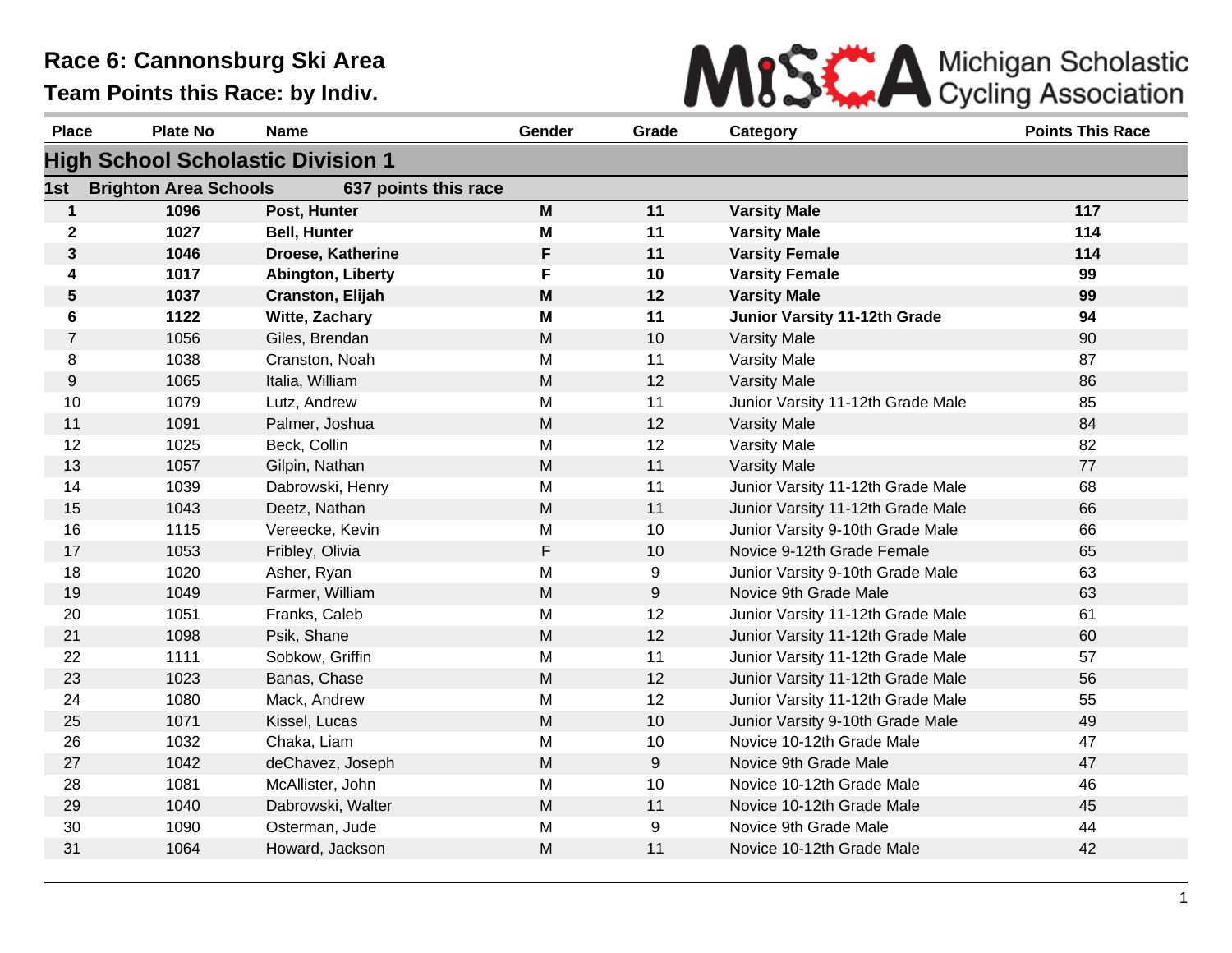

| <b>Place</b>   | <b>Plate No</b>            | <b>Name</b>          | Gender                                                                                | Grade            | Category                          | <b>Points This Race</b> |
|----------------|----------------------------|----------------------|---------------------------------------------------------------------------------------|------------------|-----------------------------------|-------------------------|
| 32             | 1113                       | Tarnacki, Joseph     | M                                                                                     | 9                | Novice 9th Grade Male             | 42                      |
| 33             | 1018                       | Acree, Jason         | ${\sf M}$                                                                             | 10               | Junior Varsity 9-10th Grade Male  | 41                      |
| 34             | 1031                       | Campbell, Caleb      | M                                                                                     | 12               | Novice 10-12th Grade Male         | 40                      |
| 35             | 1099                       | Reid, Gordon         | M                                                                                     | 11               | Novice 10-12th Grade Male         | 36                      |
| 36             | 1019                       | Adams, Holden        | M                                                                                     | 10               | Novice 10-12th Grade Male         | 35                      |
| 2nd            | <b>Huron Valley United</b> | 577 points this race |                                                                                       |                  |                                   |                         |
| $\mathbf{1}$   | 1159                       | Bojanowski, Alex     | $\mathsf{M}% _{T}=\mathsf{M}_{T}\!\left( a,b\right) ,\ \mathsf{M}_{T}=\mathsf{M}_{T}$ | 11               | <b>Varsity Male</b>               | 101                     |
| $\mathbf 2$    | 1172                       | Caldwell, Nya        | $\mathsf F$                                                                           | 9                | <b>Junior Varsity Female</b>      | 100                     |
| 3              | 1155                       | <b>Blaz, Spencer</b> | M                                                                                     | 11               | <b>Varsity Male</b>               | 97                      |
| 4              | 1315                       | Wittman, Cate        | F                                                                                     | 10               | <b>Junior Varsity Female</b>      | 97                      |
| ${\bf 5}$      | 1264                       | Osterhart, Laura     | F                                                                                     | 11               | <b>Junior Varsity Female</b>      | 94                      |
| 6              | 1271                       | Porter, Louis        | M                                                                                     | 9                | Junior Varsity 9-10th Grade Male  | 88                      |
| $\overline{7}$ | 1312                       | Wilson, Evan         | M                                                                                     | 11               | Junior Varsity 11-12th Grade Male | 88                      |
| 8              | 1231                       | Kowalski, Carson     | M                                                                                     | 9                | Junior Varsity 9-10th Grade Male  | 85                      |
| 9              | 1249                       | McCormick, Aidan     | M                                                                                     | 9                | Junior Varsity 9-10th Grade Male  | 81                      |
| 10             | 1280                       | Sanchez, Noah        | M                                                                                     | 9                | Novice 9th Grade Male             | 80                      |
| 11             | 1296                       | Thompson, John       | $\mathsf{M}% _{T}=\mathsf{M}_{T}\!\left( a,b\right) ,\ \mathsf{M}_{T}=\mathsf{M}_{T}$ | 11               | Junior Varsity 11-12th Grade Male | 79                      |
| 12             | 1260                       | Nunneley, David      | M                                                                                     | 11               | Novice 10-12th Grade Male         | 77                      |
| 13             | 1272                       | Rambo, Josh          | $\mathsf{M}% _{T}=\mathsf{M}_{T}\!\left( a,b\right) ,\ \mathsf{M}_{T}=\mathsf{M}_{T}$ | $\boldsymbol{9}$ | Junior Varsity 9-10th Grade Male  | 75                      |
| 14             | 1179                       | Carnaghi, Savannah   | F                                                                                     | 9                | Novice 9-12th Grade Female        | 74                      |
| 15             | 1175                       | Carlsen, Nolan       | M                                                                                     | 12               | Junior Varsity 11-12th Grade Male | 71                      |
| 16             | 1191                       | Culver, Evan         | M                                                                                     | 10               | Junior Varsity 9-10th Grade Male  | 71                      |
| 17             | 1269                       | Park, Thomas         | M                                                                                     | 9                | Junior Varsity 9-10th Grade Male  | 62                      |
| 18             | 1278                       | Russell, Kennedy     | F                                                                                     | 11               | Novice 9-12th Grade Female        | 61                      |
| 19             | 1204                       | Haskell, Daniel      | M                                                                                     | 12               | Novice 10-12th Grade Male         | 57                      |
| 20             | 1176                       | Carlsen, Sawyer      | M                                                                                     | 9                | Junior Varsity 9-10th Grade Male  | 53                      |
| 21             | 1238                       | Lisabeth, Leo        | $\mathsf{M}% _{T}=\mathsf{M}_{T}\!\left( a,b\right) ,\ \mathsf{M}_{T}=\mathsf{M}_{T}$ | $\boldsymbol{9}$ | Novice 9th Grade Male             | 53                      |
| 22             | 1247                       | Mathie, Josh         | M                                                                                     | 10               | Novice 10-12th Grade Male         | 44                      |
| 3rd            | <b>Lake Orion Schools</b>  | 519 points this race |                                                                                       |                  |                                   |                         |
| $\mathbf{1}$   | 1446                       | Meyer, Jonathan      | $\mathsf{M}% _{T}=\mathsf{M}_{T}\!\left( a,b\right) ,\ \mathsf{M}_{T}=\mathsf{M}_{T}$ | 11               | <b>Varsity Male</b>               | 108                     |
| $\mathbf 2$    | 1445                       | Meyer, James         | M                                                                                     | 9                | Junior Varsity 9-10th Grade Male  | 94                      |
| $\mathbf{3}$   | 1428                       | Kozlowski, Jack      | M                                                                                     | 11               | <b>Varsity Male</b>               | 89                      |
| 4              | 1424                       | Jones, Sydnie        | F                                                                                     | 9                | <b>Junior Varsity Female</b>      | 79                      |
| 5              | 1467                       | Ruggirello, Izabella | F                                                                                     | 9                | <b>Novice 9-12th Grade Female</b> | 77                      |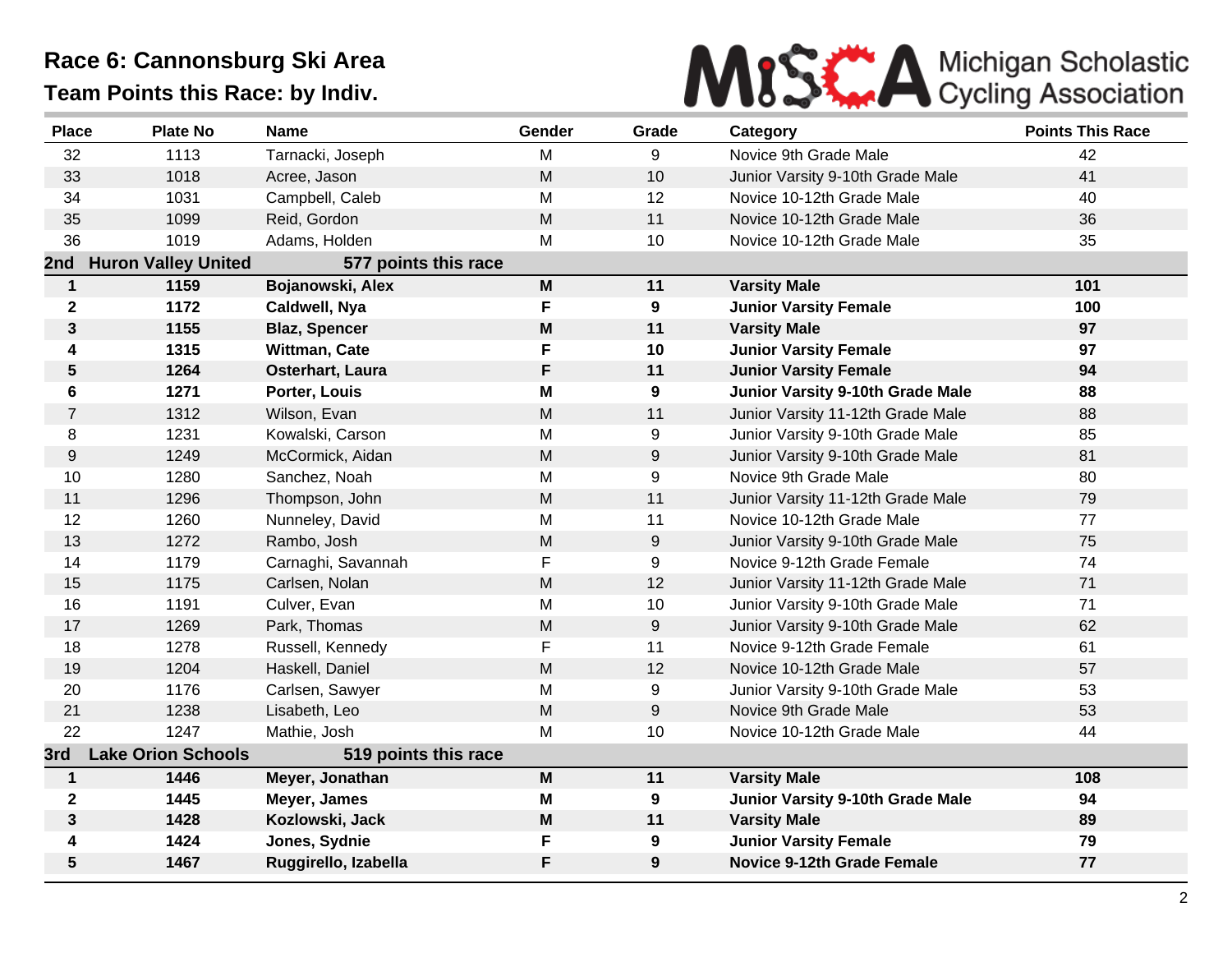

| <b>Place</b> | <b>Plate No</b> | Name             | Gender | Grade           | Category                          | <b>Points This Race</b> |
|--------------|-----------------|------------------|--------|-----------------|-----------------------------------|-------------------------|
| 6            | 1441            | Lynch, Sean      | М      | 12              | <b>Varsity Male</b>               | 72                      |
|              | 1393            | Blackman, Joshua | M      | 10 <sup>°</sup> | Novice 10-12th Grade Male         | 68                      |
| 8            | 1421            | Houston, Tyler   | M      | 9               | Novice 9th Grade Male             | 68                      |
| 9            | 1476            | Tait, Grady      | M      | 10 <sup>°</sup> | Junior Varsity 9-10th Grade Male  | 67                      |
| 10           | 1454            | Murray, Lauren   | E.     | 9               | Novice 9-12th Grade Female        | 63                      |
| 11           | 1416            | Gross, Devon     | M      | 9               | Novice 9th Grade Male             | 55                      |
| 12           | 1384            | Abbott, Jacob    | M      | 11              | Junior Varsity 11-12th Grade Male | 54                      |
| 13           | 1481            | Wolski, Daniel   | M      | 10 <sup>°</sup> | Junior Varsity 9-10th Grade Male  | 54                      |
| 14           | 1399            | Davis, Kyle      | М      | 12              | Varsity Male                      |                         |
| 15           | 1400            | Dhruvan, Orin    | M      | 9               | Novice 9th Grade Male             |                         |
| 16           | 1455            | Murray, Ryan     | M      | 11              | Junior Varsity 11-12th Grade Male |                         |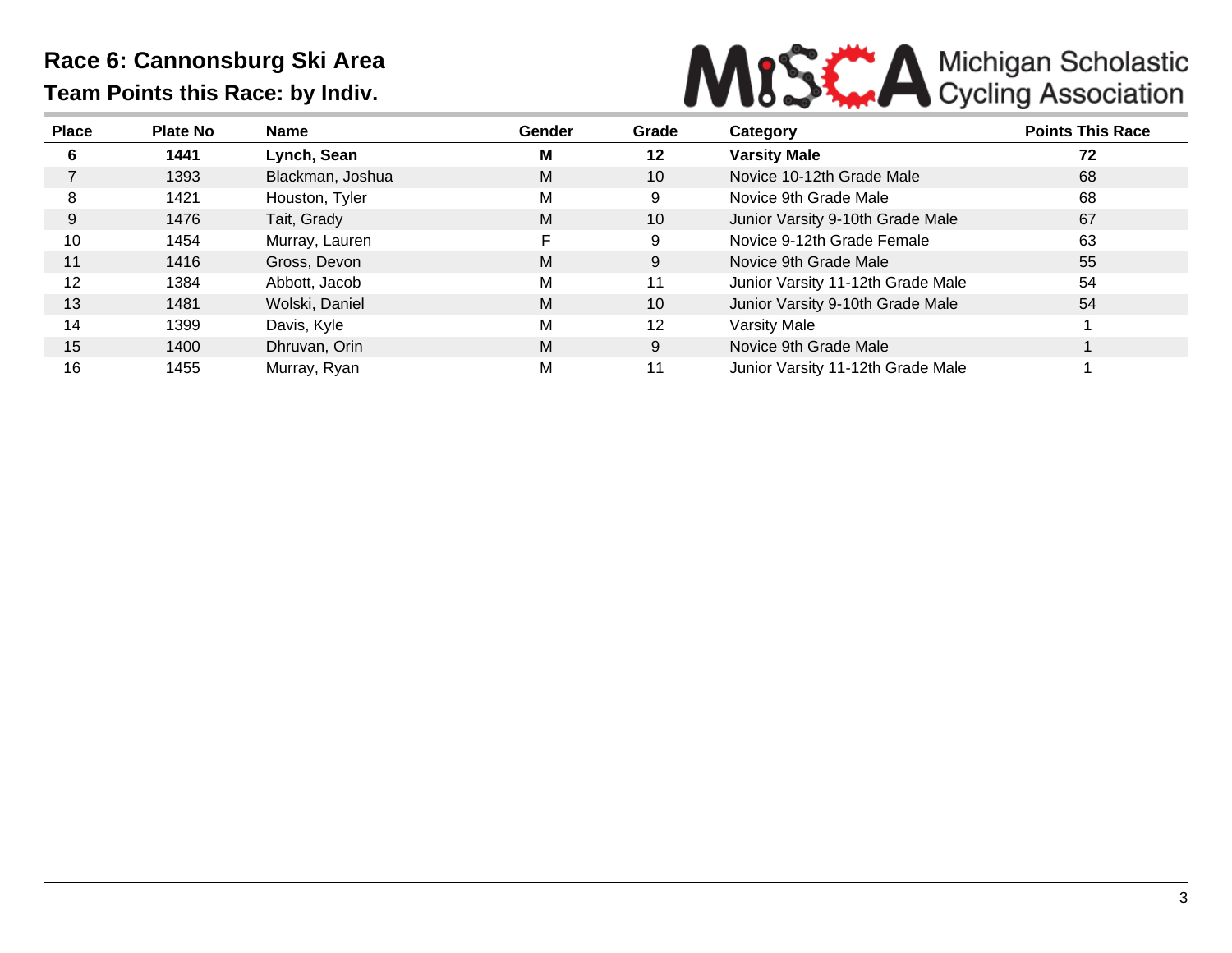

| <b>Place</b> | <b>Plate No</b>                          | <b>Name</b>               | Gender | Grade   | Category                          | <b>Points This Race</b> |  |  |  |  |
|--------------|------------------------------------------|---------------------------|--------|---------|-----------------------------------|-------------------------|--|--|--|--|
|              | <b>High School Scholastic Division 2</b> |                           |        |         |                                   |                         |  |  |  |  |
| 1st          | <b>Northville High School</b>            | 324 points this race      |        |         |                                   |                         |  |  |  |  |
|              | 1572                                     | <b>Heirtzler, Matthew</b> | M      | 11      | <b>Varsity Male</b>               | 103                     |  |  |  |  |
| 2            | 1574                                     | Hentnik, Michael          | М      | 11      | Novice 10-12th Grade Male         | 80                      |  |  |  |  |
| 3            | 1576                                     | Holm, Brody               | M      | 9       | <b>Novice 9th Grade Male</b>      | 71                      |  |  |  |  |
| 4            | 1571                                     | Grabowski, Alexandra      |        | $12 \,$ | <b>Junior Varsity Female</b>      | 70                      |  |  |  |  |
| 5            | 1578                                     | Matsumoto, Naoki          | M      | 9       | Novice 9th Grade Male             | 65                      |  |  |  |  |
| 6            | 1581                                     | Reineke, Jackson          | М      | 11      | Novice 10-12th Grade Male         | 63                      |  |  |  |  |
|              | 1584                                     | Van Tiem, Luke            | M      | 11      | Junior Varsity 11-12th Grade Male | 51                      |  |  |  |  |
| 8            | 5013                                     | McClure, Matthew          | M      | 9       | Novice 9th Grade Male             | 51                      |  |  |  |  |
| 9            | 1570                                     | Denby, Colin              | M      | 9       | Novice 9th Grade Male             | 49                      |  |  |  |  |
| 10           | 1577                                     | Ketvirtis, Matthew        | M      | 11      | Novice 10-12th Grade Male         | 38                      |  |  |  |  |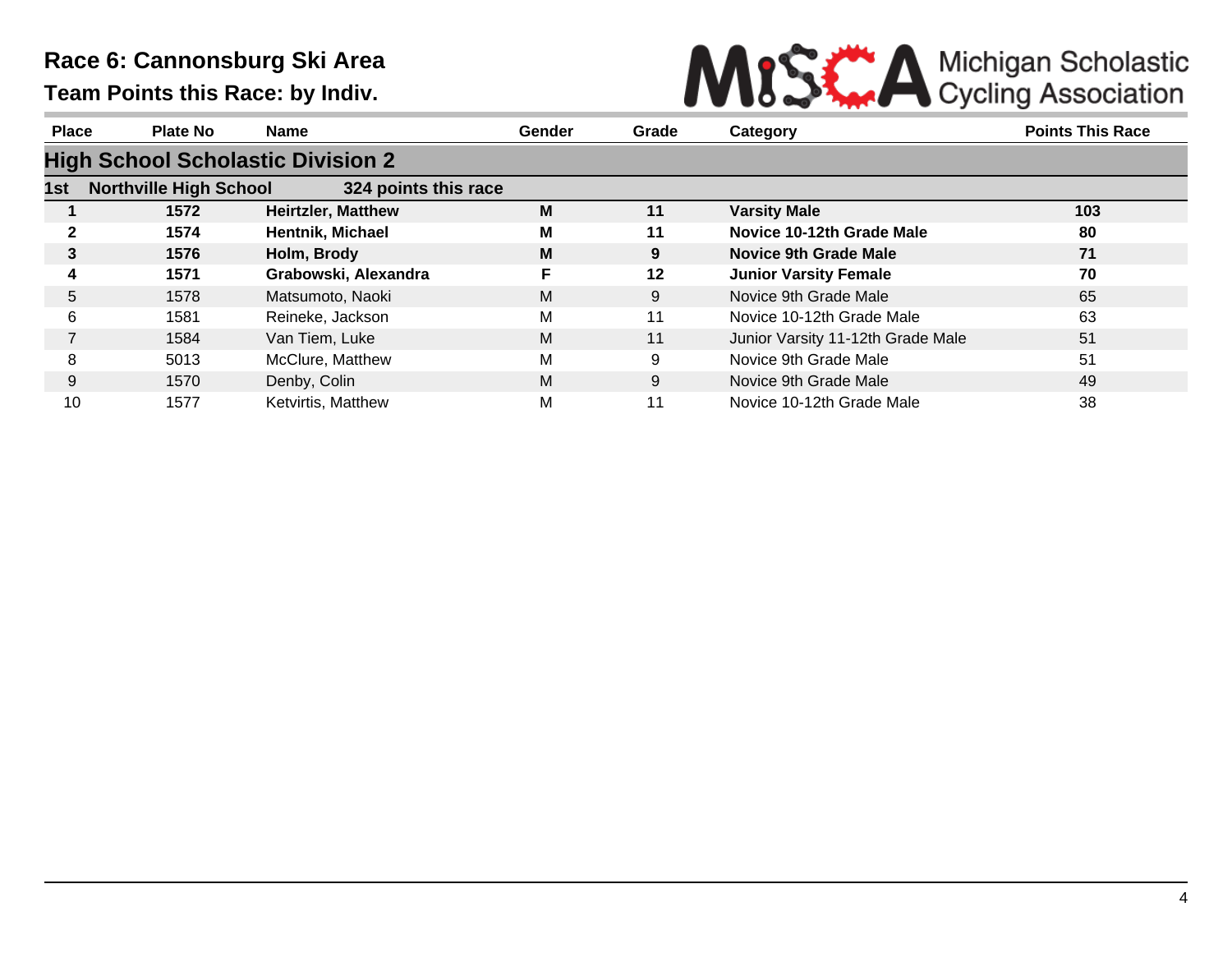

| <b>Place</b>   | <b>Plate No</b>              | <b>Name</b>            | Gender                                                                                | Grade | Category                          | <b>Points This Race</b> |
|----------------|------------------------------|------------------------|---------------------------------------------------------------------------------------|-------|-----------------------------------|-------------------------|
|                | <b>High School Composite</b> |                        |                                                                                       |       |                                   |                         |
| 1st            | <b>West Michigan Coyotes</b> | 453 points this race   |                                                                                       |       |                                   |                         |
| $\mathbf{1}$   | 1890                         | Miller, Anabel         | F                                                                                     | 11    | <b>Varsity Female</b>             | 120                     |
| $\mathbf 2$    | 1932                         | Zuelke, Luke           | M                                                                                     | 12    | <b>Varsity Male</b>               | 120                     |
| 3              | 1930                         | <b>Whitmer, Madine</b> | F                                                                                     | 11    | <b>Varsity Female</b>             | 108                     |
| 4              | 1856                         | Forrester, Addison     | F                                                                                     | 12    | <b>Varsity Female</b>             | 105                     |
| 5              | 1882                         | Marine, Drake          | M                                                                                     | 9     | Junior Varsity 9-10th Grade Male  | 91                      |
| 6              | 1865                         | Hoffman, Eric          | M                                                                                     | 12    | <b>Varsity Male</b>               | 85                      |
| $\overline{7}$ | 5007                         | Spearman, Bodelle      | F                                                                                     | 12    | Junior Varsity Female             | 85                      |
| 8              | 1825                         | Boer, Gerrit           | M                                                                                     | 10    | Junior Varsity 9-10th Grade Male  | 83                      |
| 9              | 1871                         | Kincaid, Freida        | F                                                                                     | 9     | Junior Varsity Female             | 83                      |
| 10             | 1827                         | Boon, Jacob            | M                                                                                     | 12    | <b>Varsity Male</b>               | 80                      |
| 11             | 1894                         | Natter, Camille        | F                                                                                     | $9\,$ | Novice 9-12th Grade Female        | 80                      |
| 12             | 1899                         | Ondersma, Silas        | M                                                                                     | 11    | <b>Varsity Male</b>               | 79                      |
| 13             | 5074                         | Mosher, Evan           | M                                                                                     | 11    | <b>Varsity Male</b>               | 78                      |
| 14             | 1863                         | Greene, Ezra           | M                                                                                     | 11    | Junior Varsity 11-12th Grade Male | 77                      |
| 15             | 1850                         | DiLaura, Samuel        | M                                                                                     | 10    | Novice 10-12th Grade Male         | 74                      |
| 16             | 5072                         | Foster, Easton         | M                                                                                     | 10    | <b>Varsity Male</b>               | 73                      |
| 17             | 1830                         | Brewer, Sage           | F                                                                                     | 10    | Junior Varsity Female             | 71                      |
| 18             | 1859                         | Frehr, Haydon          | M                                                                                     | 10    | Junior Varsity 9-10th Grade Male  | 69                      |
| 19             | 1912                         | Tesch, Owen            | M                                                                                     | 10    | Junior Varsity 9-10th Grade Male  | 68                      |
| 20             | 1877                         | Loewen, Florenc        | M                                                                                     | 12    | Junior Varsity 11-12th Grade Male | 62                      |
| 21             | 1916                         | Tuohy, Desiree         | F                                                                                     | 12    | Novice 9-12th Grade Female        | 55                      |
| 22             | 1891                         | Minnerick, Levi        | M                                                                                     | 9     | Junior Varsity 9-10th Grade Male  | 51                      |
| 23             | 1872                         | Knape, Timothy         | M                                                                                     | 10    | Junior Varsity 9-10th Grade Male  | 47                      |
| 24             | 1816                         | Aerts, Marshall        | M                                                                                     | 10    | Junior Varsity 9-10th Grade Male  | 46                      |
| 25             | 1866                         | Hoogeveen, Bridger     | M                                                                                     | $9\,$ | Junior Varsity 9-10th Grade Male  | 45                      |
| 26             | 1824                         | Blocker, Jeremy        | M                                                                                     | 10    | Junior Varsity 9-10th Grade Male  | 43                      |
| 27             | 1889                         | Mears, Henry           | M                                                                                     | 9     | Novice 9th Grade Male             | 43                      |
| 28             | 1893                         | Natter, Bryce          | M                                                                                     | 12    | <b>Varsity Male</b>               | 1                       |
| 2nd            | <b>Rochester HS (United)</b> | 376 points this race   |                                                                                       |       |                                   |                         |
| $\mathbf{1}$   | 1751                         | Dagg, Paul             | $\mathsf{M}% _{T}=\mathsf{M}_{T}\!\left( a,b\right) ,\ \mathsf{M}_{T}=\mathsf{M}_{T}$ | 11    | Junior Varsity 11-12th Grade      | 100                     |
| $\mathbf{2}$   | 1800                         | <b>Tapert, Bryce</b>   | M                                                                                     | 12    | Junior Varsity 11-12th Grade      | 97                      |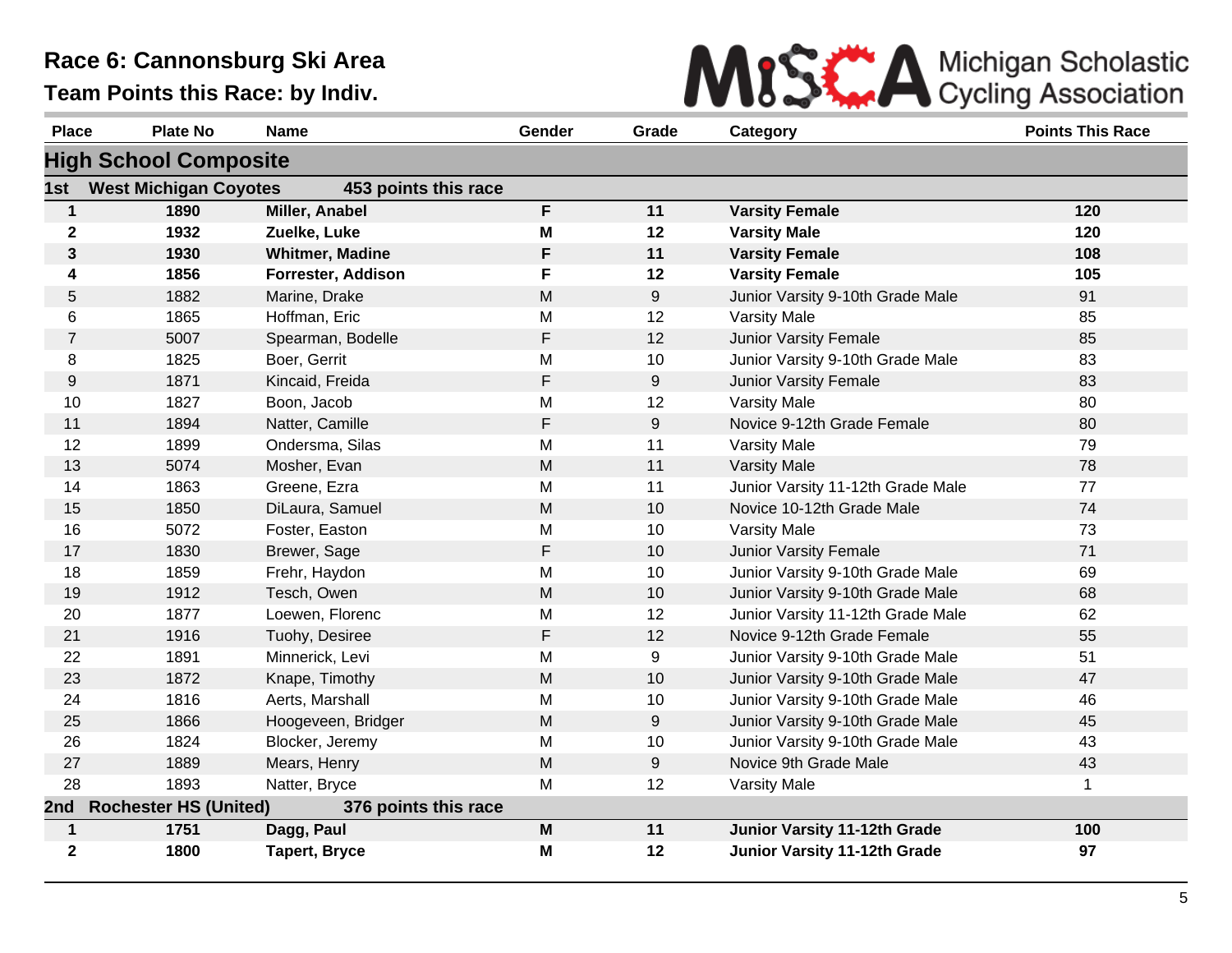

| <b>Place</b>     | <b>Plate No</b>         | <b>Name</b>            | Gender                                                                                | Grade | Category                            | <b>Points This Race</b> |
|------------------|-------------------------|------------------------|---------------------------------------------------------------------------------------|-------|-------------------------------------|-------------------------|
| $\mathbf{3}$     | 1745                    | <b>Cerget, Anthony</b> | M                                                                                     | 11    | <b>Junior Varsity 11-12th Grade</b> | 91                      |
| 4                | 1758                    | Fronek, Ava            | F.                                                                                    | 11    | <b>Junior Varsity Female</b>        | 88                      |
| 5                | 1743                    | Brownsworth, Cody      | M                                                                                     | 11    | <b>Varsity Male</b>                 | 83                      |
| 6                | 1759                    | Gaudreau, Rachel       | F                                                                                     | 11    | Junior Varsity Female               | 81                      |
| $\overline{7}$   | 1799                    | Tapert, Bayden         | M                                                                                     | 11    | Junior Varsity 11-12th Grade Male   | 81                      |
| 8                | 1787                    | Rossey, Isabella       | F                                                                                     | 10    | Junior Varsity Female               | 77                      |
| $\boldsymbol{9}$ | 1756                    | Feldkamp, Rowan        | F                                                                                     | 10    | Junior Varsity Female               | 73                      |
| 10               | 1772                    | Li, Rongbang           | M                                                                                     | 12    | Junior Varsity 11-12th Grade Male   | 67                      |
| 11               | 1784                    | Rodda, Trystan         | M                                                                                     | 9     | Junior Varsity 9-10th Grade Male    | 60                      |
| 12               | 1761                    | Grindem, Stuart        | M                                                                                     | 9     | Junior Varsity 9-10th Grade Male    | 52                      |
| 13               | 1765                    | Holt, Mitchell         | ${\sf M}$                                                                             | 9     | Novice 9th Grade Male               | 50                      |
| 14               | 1770                    | Klippi, Ethan          | M                                                                                     | 9     | Junior Varsity 9-10th Grade Male    | 50                      |
| 15               | 1763                    | Hemingway, George      | ${\sf M}$                                                                             | 10    | Junior Varsity 9-10th Grade Male    | 48                      |
| 16               | 1773                    | Luna, Diego            | M                                                                                     | 9     | Novice 9th Grade Male               | 46                      |
| 17               | 1741                    | Bloom, Conner          | M                                                                                     | 9     | Novice 9th Grade Male               | 45                      |
| 18               | 1779                    | Paradowski, Jacob      | M                                                                                     | 10    | Junior Varsity 9-10th Grade Male    | 44                      |
| 19               | 1801                    | Weaver, Andrew         | M                                                                                     | 11    | Novice 10-12th Grade Male           | 41                      |
| 20               | 1792                    | Schell, Quinten        | M                                                                                     | 10    | Novice 10-12th Grade Male           | 37                      |
| 3rd              | <b>Wheels In Motion</b> | 360 points this race   |                                                                                       |       |                                     |                         |
| $\mathbf{1}$     | 1990                    | Perkey, Cullen         | $\mathsf{M}$                                                                          | 12    | <b>Varsity Male</b>                 | 111                     |
| $\mathbf 2$      | 1984                    | Mazak, Aidan           | M                                                                                     | 10    | Junior Varsity 9-10th Grade Male    | 97                      |
| 3                | 1937                    | <b>Beeson, Charles</b> | M                                                                                     | 11    | <b>Varsity Male</b>                 | 95                      |
| 4                | 2004                    | Theriot, Jacques       | M                                                                                     | 12    | Varsity Male                        | 76                      |
| 5                | 1977                    | Landis, Gabriel        | ${\sf M}$                                                                             | 10    | Junior Varsity 9-10th Grade Male    | 73                      |
| 6                | 1976                    | Laman, Charles         | M                                                                                     | 10    | Novice 10-12th Grade Male           | 71                      |
| $\overline{7}$   | 1972                    | Knight, Stuart         | M                                                                                     | 9     | Novice 9th Grade Male               | 61                      |
| 8                | 1933                    | Anderson, Frank        | M                                                                                     | 9     | Novice 9th Grade Male               | 59                      |
| $\boldsymbol{9}$ | 1938                    | Bertcher, Samuel       | M                                                                                     | 10    | Junior Varsity 9-10th Grade Male    | 59                      |
| 10               | 5075                    | Serrano, Danna         | F                                                                                     | 9     | <b>Novice 9-12th Grade Female</b>   | 57                      |
| 11               | 1948                    | Fifer, Gordon          | M                                                                                     | 10    | Novice 10-12th Grade Male           | 51                      |
| 4th              | <b>Orange Krush</b>     | 308 points this race   |                                                                                       |       |                                     |                         |
| 1                | 1594                    | DeFauw, Elizabeth      | F.                                                                                    | 11    | <b>Varsity Female</b>               | 103                     |
| $\mathbf 2$      | 1588                    | <b>Bretzlaff, Joel</b> | $\mathsf{M}% _{T}=\mathsf{M}_{T}\!\left( a,b\right) ,\ \mathsf{M}_{T}=\mathsf{M}_{T}$ | 10    | Junior Varsity 9-10th Grade Male    | 100                     |
| 3                | 1615                    | Wagner, Gavin          | M                                                                                     | 10    | Junior Varsity 9-10th Grade Male    | 55                      |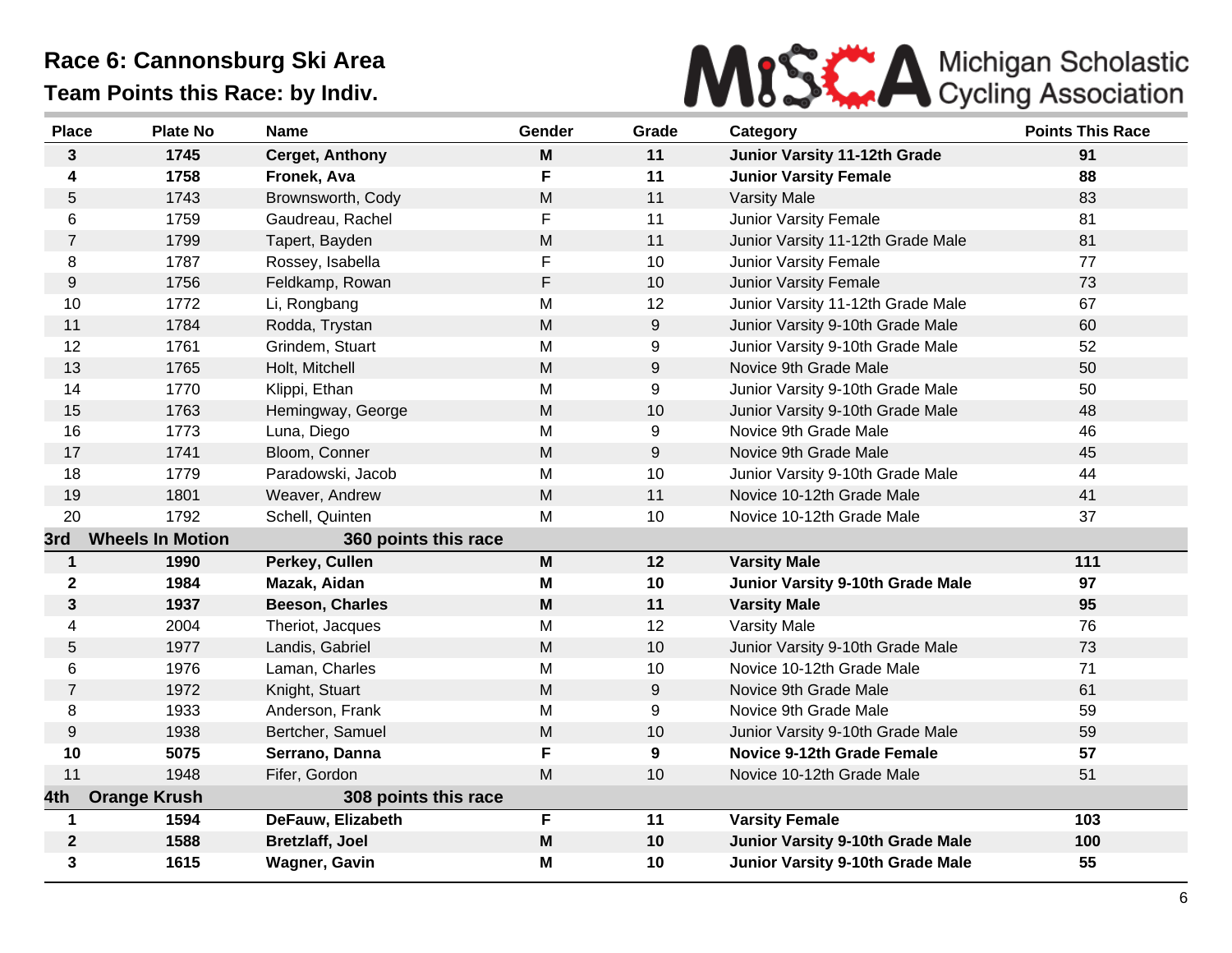

| <b>Place</b>     | <b>Plate No</b>                | <b>Name</b>                | Gender | Grade | Category                                | <b>Points This Race</b> |
|------------------|--------------------------------|----------------------------|--------|-------|-----------------------------------------|-------------------------|
| 4                | 1607                           | <b>McKee, Matthew</b>      | M      | 10    | Novice 10-12th Grade Male               | 50                      |
| 5                | 1606                           | McKee, Jacob               | M      | 11    | Novice 10-12th Grade Male               | 48                      |
| 6                | 1608                           | Paik, Tyler                | M      | 9     | Novice 9th Grade Male                   | 48                      |
| 5th              | <b>NE Indiana Trailblazers</b> | 273 points this race       |        |       |                                         |                         |
| $\mathbf 1$      | 1561                           | Loshe, Wesley              | M      | 9     | Junior Varsity 9-10th Grade Male        | 77                      |
| $\mathbf{2}$     | 1566                           | Vasquez, Kyra              | F      | 12    | <b>Junior Varsity Female</b>            | 69                      |
| 3                | 1565                           | Serrani, Jude              | M      | 9     | Junior Varsity 9-10th Grade Male        | 64                      |
| 4                | 1552                           | <b>Albrecht, Matthew</b>   | M      | 11    | Junior Varsity 11-12th Grade            | 63                      |
| 5                | 1563                           | Potsander, Selah           | F      | 9     | Novice 9-12th Grade Female              | 59                      |
| 6                | 1560                           | Joseph, Samuel             | M      | 11    | Novice 10-12th Grade Male               | 55                      |
| 6th              | <b>Brandon Youth MTB</b>       | 240 points this race       |        |       |                                         |                         |
| 1                | 1013                           | Royse, Bethany             | F      | 10    | <b>Junior Varsity Female</b>            | 91                      |
| $\boldsymbol{2}$ | 1012                           | Patnaude, Emily            | F      | 10    | <b>Junior Varsity Female</b>            | 68                      |
| 3                | 1010                           | Jannette, Rider            | M      | 10    | Junior Varsity 9-10th Grade Male        | 42                      |
| 4                | 1007                           | Janette, Braeden           | M      | 10    | <b>Junior Varsity 9-10th Grade Male</b> | 39                      |
| 7th              | <b>Chelsea Youth MTB</b>       | 235 points this race       |        |       |                                         |                         |
| $\mathbf 1$      | 1129                           | Paddock, Lillian           | F      | 10    | <b>Junior Varsity Female</b>            | $\overline{75}$         |
| $\mathbf{2}$     | 1127                           | <b>Krause-Bean, Curtis</b> | M      | 10    | Novice 10-12th Grade Male               | 61                      |
| 3                | 1125                           | Coffman, Finn              | M      | 9     | Junior Varsity 9-10th Grade Male        | 56                      |
| 4                | 1128                           | Martz, Ethan               | M      | 12    | Novice 10-12th Grade Male               | 43                      |
|                  | <b>Brighton Composite</b>      |                            |        |       |                                         |                         |
| 1                | 1063                           | Howard, Brock              | M      | 12    | Varsity Male                            | 93                      |
| $\overline{2}$   | 1110                           | Smith, Ian                 | M      | 11    | <b>Varsity Male</b>                     | 88                      |
| 3                | 1075                           | Langley, Brandon           | M      | 11    | <b>Varsity Male</b>                     | 81                      |
| 4                | 1107                           | Showerman, Benjamin        | M      | 11    | <b>Varsity Male</b>                     | 75                      |
| 5                | 1119                           | Voss, Sawyer               | M      | 9     | Novice 9th Grade Male                   | 74                      |
| 6                | 1024                           | Beach, Isaiah              | M      | 10    | Junior Varsity 9-10th Grade Male        | 65                      |
| $\overline{7}$   | 1112                           | St.Laurent, Reid           | M      | 12    | Junior Varsity 11-12th Grade Male       | 65                      |
| 8                | 1086                           | Money, Daniel              | M      | 11    | Junior Varsity 11-12th Grade Male       | 64                      |
| 9                | 1077                           | Lukasik, John              | M      | 10    | Junior Varsity 9-10th Grade Male        | 58                      |
| 10               | 1074                           | Lane, Andrew               | M      | 10    | Junior Varsity 9-10th Grade Male        | 40                      |
| 11               | 1118                           | Voss, Cullen               | M      | 10    | Novice 10-12th Grade Male               | 39                      |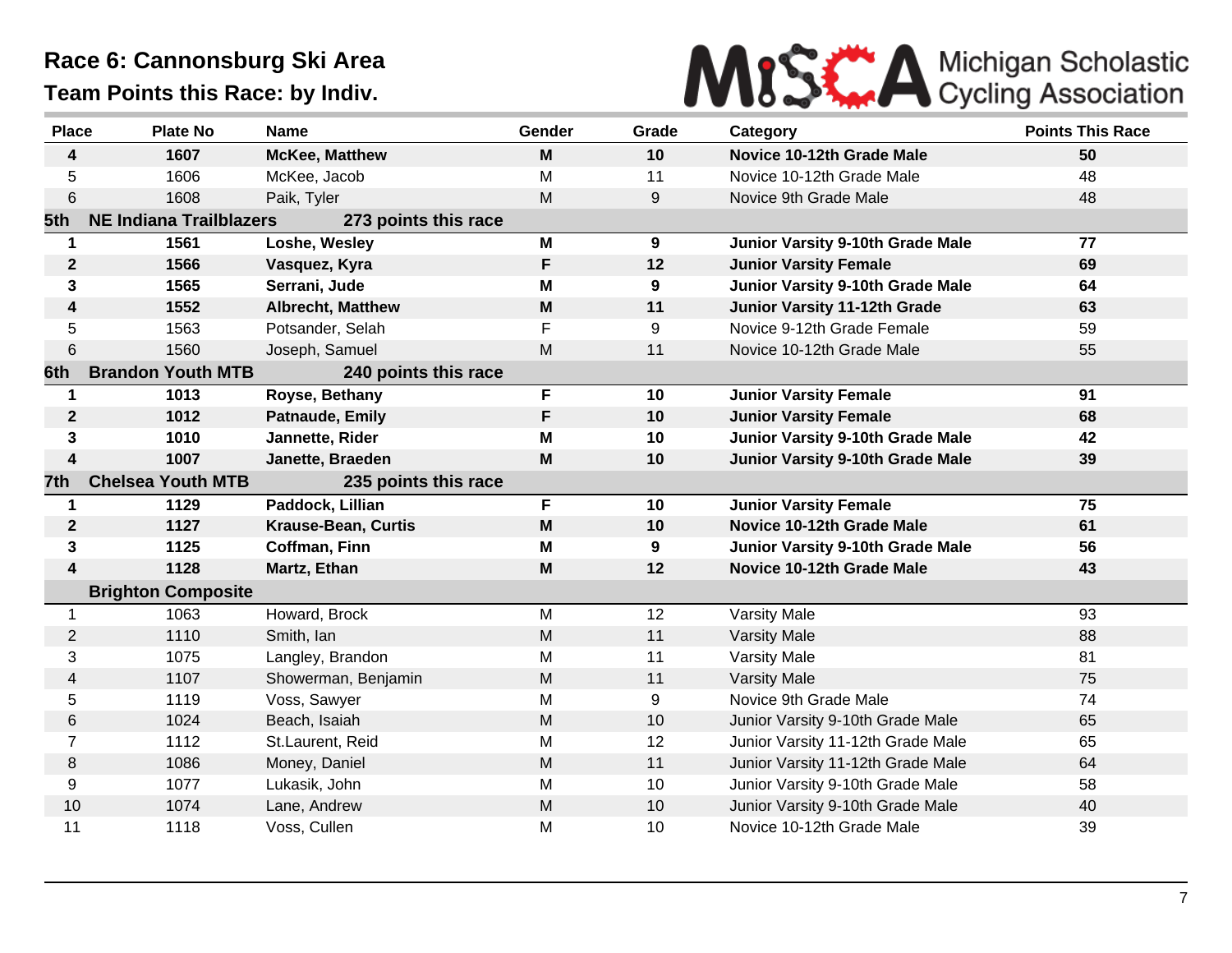

| <b>Place</b>   | <b>Plate No</b>               | <b>Name</b>         | Gender      | Grade | Category                          | <b>Points This Race</b> |
|----------------|-------------------------------|---------------------|-------------|-------|-----------------------------------|-------------------------|
|                | <b>Huron Valley Composite</b> |                     |             |       |                                   |                         |
| $\mathbf{1}$   | 1310                          | Wheeler, Bryce      | M           | 11    | <b>Varsity Male</b>               | 91                      |
| 2              | 1277                          | Rossetti, Austin    | M           | 9     | Novice 9th Grade Male             | 77                      |
| 3              | 1157                          | Blazic, Lucas       | M           | 9     | Junior Varsity 9-10th Grade Male  | 70                      |
|                | Independent                   |                     |             |       |                                   |                         |
| 1              | 1349                          | Jimenez Palos, Emma | F           | 8     | <b>Varsity Female</b>             | 117                     |
| $\overline{2}$ | 1371                          | Schultz, Lauren     | F           | 10    | <b>Varsity Female</b>             | 111                     |
| 3              | 5073                          | Houlberg, Sienna    | F           | 9     | <b>Varsity Female</b>             | 101                     |
| $\overline{4}$ | 1378                          | Stephenson, Drake   | M           | 12    | Junior Varsity 11-12th Grade Male | 83                      |
| 5              | 1328                          | Clement, Owen       | M           | 9     | Junior Varsity 9-10th Grade Male  | 79                      |
| 6              | 1360                          | Miller, Riley       | M           | 12    | <b>Varsity Male</b>               | 74                      |
| $\overline{7}$ | 1322                          | Bixby, Carter       | M           | 11    | Junior Varsity 11-12th Grade Male | 73                      |
| 8              | 5023                          | Sirken, Jonas       | M           | 11    | Junior Varsity 11-12th Grade Male | 70                      |
| 9              | 5032                          | Schnepp, Samuel     | M           | 12    | Junior Varsity 11-12th Grade Male | 69                      |
| 10             | 1330                          | Cyrul, Michael      | M           | 10    | Novice 10-12th Grade Male         | 65                      |
| 11             | 5048                          | Olney, Benjamin     | M           | 12    | Junior Varsity 11-12th Grade Male | 59                      |
| 12             | 5076                          | Shea, Patrick       | M           | 12    | Novice 10-12th Grade Male         | 59                      |
| 13             | 1379                          | Taylor, Blake       | M           | 9     | Novice 9th Grade Male             | 57                      |
| 14             | 5046                          | Crandall, Brody     | M           | 10    | Novice 10-12th Grade Male         | 53                      |
| 15             | 1358                          | Martin, Walker      | M           | 11    | Junior Varsity 11-12th Grade Male | 52                      |
| 16             | 5069                          | Jonker, Thomas      | M           | 10    | Novice 10-12th Grade Male         | 49                      |
|                | <b>Lake Orion Composite</b>   |                     |             |       |                                   |                         |
| $\mathbf{1}$   | 1459                          | Parsons, Cavan      | M           | 9     | Junior Varsity 9-10th Grade Male  | 61                      |
| 2              | 1471                          | Shirley, Isaac      | M           | 9     | Junior Varsity 9-10th Grade Male  | 57                      |
|                | <b>Midland MTB Crew</b>       |                     |             |       |                                   |                         |
| 1              | 1521                          | Parker, Ethan       | M           | 12    | Junior Varsity 11-12th Grade Male | 58                      |
| 2              | 1500                          | Davis II, Thomas    | M           | 12    | Junior Varsity 11-12th Grade Male | 53                      |
| <b>Norte</b>   |                               |                     |             |       |                                   |                         |
| $\mathbf 1$    | 1550                          | Cummins, Drew       | M           | 12    | Varsity Male                      | 105                     |
| 2              | 5041                          | Urbain, Gwen        | F           | 12    | <b>Varsity Female</b>             | $\mathbf 1$             |
|                | <b>Rochester Area (RARA)</b>  |                     |             |       |                                   |                         |
| 1              | 1734                          | Weaver, Abigail     | F           | 9     | Novice 9-12th Grade Female        | 71                      |
| 2              | 1672                          | Longo, Sofia        | $\mathsf F$ | 9     | Novice 9-12th Grade Female        | 68                      |
|                |                               |                     |             |       |                                   |                         |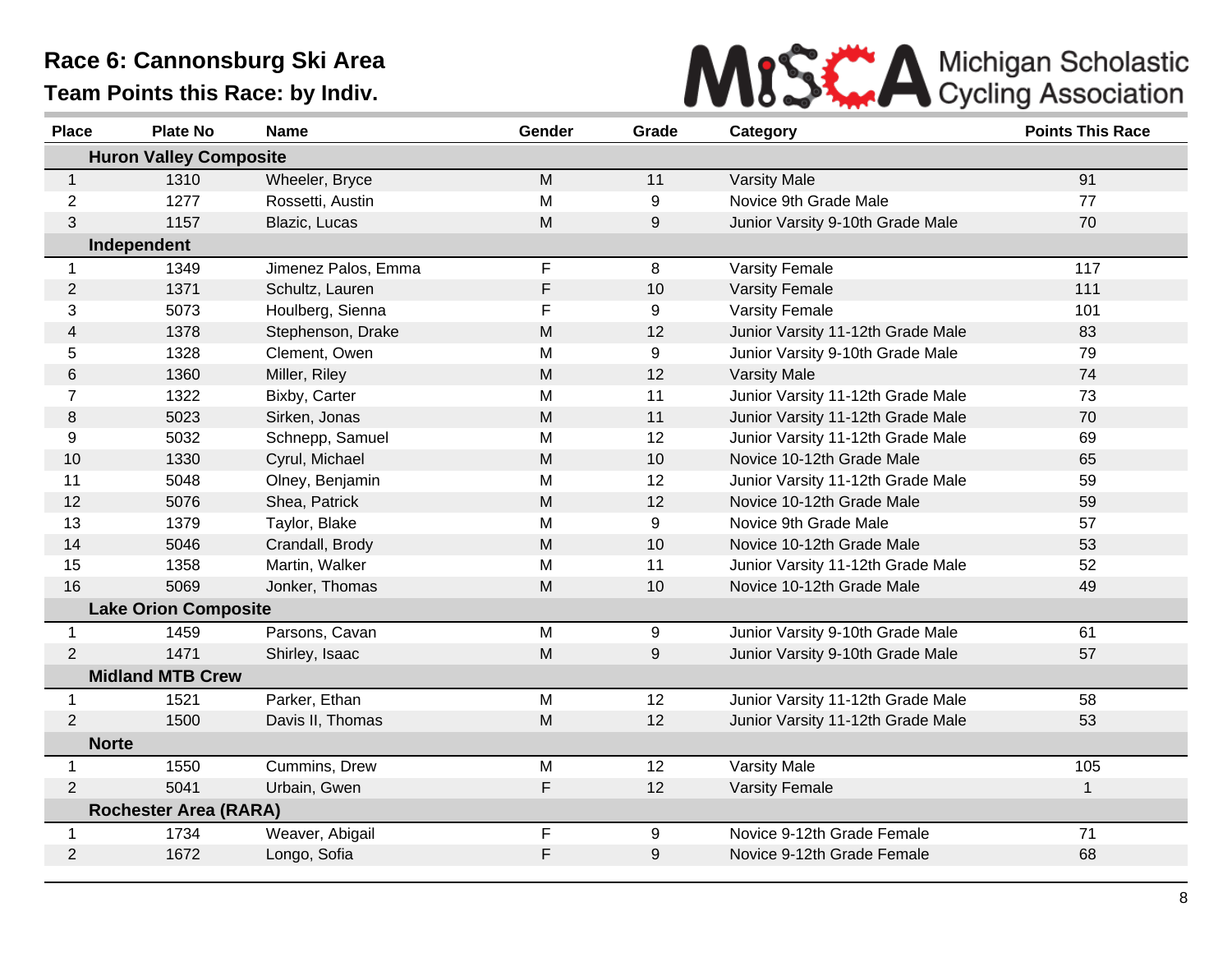

| <b>Place</b> | Plate No          | <b>Name</b>    | Gender | Grade | Category                          | <b>Points This Race</b> |
|--------------|-------------------|----------------|--------|-------|-----------------------------------|-------------------------|
|              | <b>Team Green</b> |                |        |       |                                   |                         |
|              | 1815              | Schmid, Collin | M      | 12    | Junior Varsity 11-12th Grade Male | 75                      |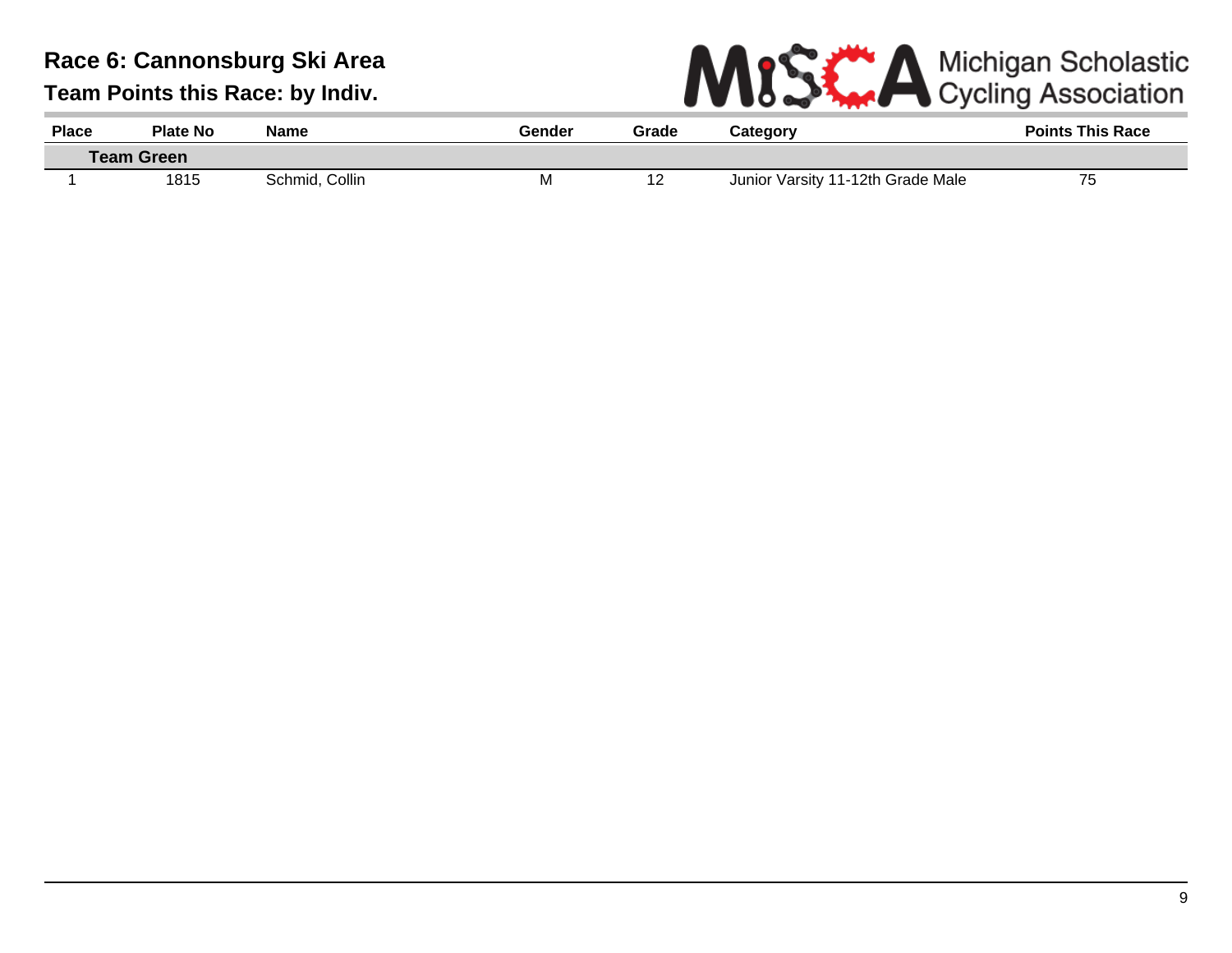

| <b>Place</b>            | <b>Plate No</b>                | <b>Name</b>             | Gender | Grade                   | Category                             | <b>Points This Race</b> |
|-------------------------|--------------------------------|-------------------------|--------|-------------------------|--------------------------------------|-------------------------|
|                         | <b>Middle School Composite</b> |                         |        |                         |                                      |                         |
| 1st                     | <b>Huron Valley United</b>     | 307 points this race    |        |                         |                                      |                         |
| 1                       | 1276                           | Rosinski, Charlotte     | F.     | 8                       | <b>Advanced Middle School Female</b> | 85                      |
| $\mathbf 2$             | 1200                           | Garris, Elijah          | M      | 8                       | <b>Advanced Middle School Male</b>   | 82                      |
| 3                       | 1190                           | <b>Crane, Parker</b>    | M      | $\overline{7}$          | <b>Novice 7th Grade Male</b>         | 70                      |
| $\overline{\mathbf{4}}$ | 1232                           | Kowalski, Dalia         | F      | 6                       | <b>Advanced Middle School Female</b> | 70                      |
| 5                       | 1306                           | Vogel, Taylor           | F      | $\overline{7}$          | Novice 6-8th Grade Female            | 67                      |
| 6                       | 1295                           | Thielen, Nicholas       | M      | 6                       | Novice 6th Grade Male                | 64                      |
| $\overline{7}$          | 1183                           | Christensen, Soren      | M      | $\overline{7}$          | Novice 7th Grade Male                | 61                      |
| 8                       | 1166                           | Brzuchanski, Emery      | M      | 8                       | Advanced Middle School Male          | 58                      |
| 9                       | 1203                           | Hartman, Mallory        | F      | 6                       | Novice 6-8th Grade Female            | 55                      |
| 10                      | 1169                           | Burke, Emma             | F      | 8                       | Novice 6-8th Grade Female            | 49                      |
| 11                      | 1259                           | Murphy, Trevor          | M      | $\overline{7}$          | Advanced Middle School Male          | 48                      |
| 12                      | 1297                           | Tidbury, Grayson        | M      | $\overline{7}$          | Advanced Middle School Male          | 47                      |
| 13                      | 1311                           | Wilson, Brady           | M      | 8                       | Novice 8th Grade Male                | 45                      |
| 14                      | 1177                           | Carnaghi, Athena        | F      | 6                       | Novice 6-8th Grade Female            | 41                      |
| 15                      | 1173                           | Campbell, Ayla          | F      | 8                       | Novice 6-8th Grade Female            | 40                      |
| 16                      | 1171                           | Caldwell, Marin         | F      | 6                       | Novice 6-8th Grade Female            | 39                      |
| 17                      | 1242                           | Luttenbacher, Olivia    | F      | 6                       | Novice 6-8th Grade Female            | 38                      |
| 18                      | 1279                           | Sanborn, Brady          | M      | $\overline{7}$          | Novice 7th Grade Male                | 34                      |
| 19                      | 1215                           | Jackson, Calvin         | M      | 8                       | Novice 8th Grade Male                | 33                      |
| 20                      | 1255                           | Miller, Chase           | M      | $\overline{7}$          | Novice 7th Grade Male                | 30                      |
| 2nd                     | <b>Brighton Area Schools</b>   | 288 points this race    |        |                         |                                      |                         |
| $\mathbf 1$             | 1036                           | <b>Cranston, Ashley</b> | F      | $\overline{7}$          | <b>Advanced Middle School Female</b> | 79                      |
| $\mathbf{2}$            | 1055                           | Giles, Anna             | F      | $\overline{\mathbf{r}}$ | <b>Advanced Middle School Female</b> | 76                      |
| $\mathbf{3}$            | 1117                           | Vogt, Carmen            | M      | 8                       | <b>Novice 8th Grade Male</b>         | 67                      |
| $\overline{\mathbf{4}}$ | 1028                           | Bell, Sophia            | F      | $\overline{7}$          | <b>Advanced Middle School Female</b> | 66                      |
| 5                       | 1022                           | Babas, Olivia           | F      | 6                       | Novice 6-8th Grade Female            | 51                      |
| 6                       | 1035                           | Cory, Mitchell          | M      | 8                       | Novice 8th Grade Male                | 43                      |
| $\overline{7}$          | 1116                           | Vince, Parker           | M      | 6                       | Novice 6th Grade Male                | 43                      |
| 8                       | 1041                           | Day, Brett              | M      | 8                       | Novice 8th Grade Male                | 39                      |
| 9                       | 1109                           | Smith, Garrett          | M      | $\overline{7}$          | Novice 7th Grade Male                | 37                      |
| 10                      | 1054                           | Galloway, Logan         | M      | 8                       | Novice 8th Grade Male                | 26                      |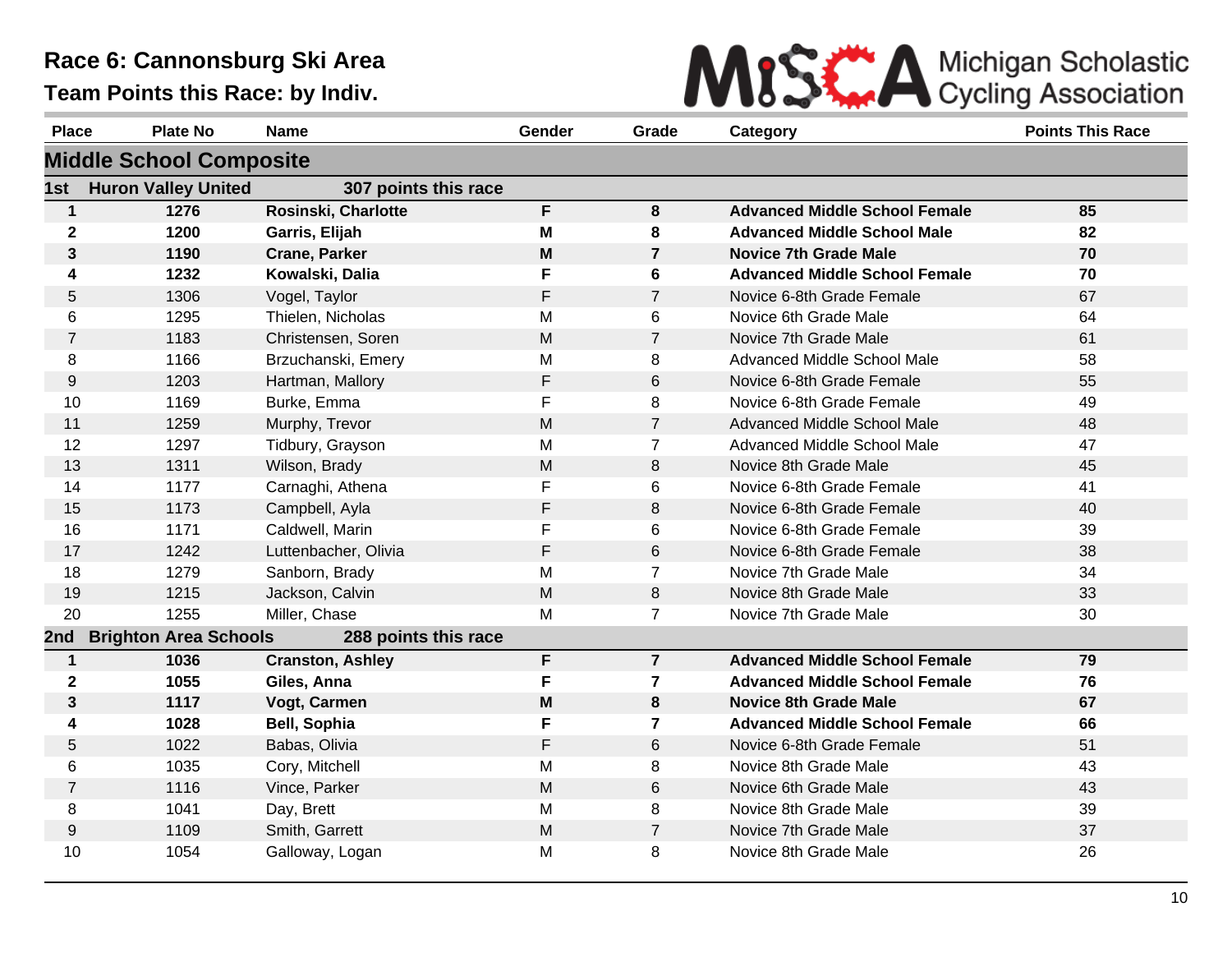

| <b>Place</b>     | <b>Plate No</b>              | <b>Name</b>               | Gender    | Grade          | Category                             | <b>Points This Race</b> |
|------------------|------------------------------|---------------------------|-----------|----------------|--------------------------------------|-------------------------|
| 11               | 1045                         | Diamond, Brayden          | M         | 8              | Novice 8th Grade Male                | 24                      |
| 3rd              | <b>Orange Krush</b>          | 285 points this race      |           |                |                                      |                         |
| $\mathbf 1$      | 1589                         | <b>Bretzlaff, Miriam</b>  | F.        | $\overline{7}$ | <b>Advanced Middle School Female</b> | 82                      |
| $\boldsymbol{2}$ | 1321                         | <b>Beaubien, Bastien</b>  | M         | 8              | <b>Advanced Middle School Male</b>   | 70                      |
| 3                | 1614                         | <b>Villemure, Garrett</b> | М         | $\mathbf{7}$   | Novice 7th Grade Male                | 67                      |
| 4                | 1600                         | James, Evan               | M         | 8              | <b>Advanced Middle School Male</b>   | 66                      |
| 5                | 1596                         | Dell, Zeke                | M         | 8              | Novice 8th Grade Male                | 64                      |
| 6                | 1605                         | Marchese, Kristian        | M         | 8              | <b>Advanced Middle School Male</b>   | 64                      |
| $\overline{7}$   | 1585                         | Adkins, Cole              | M         | 6              | Novice 6th Grade Male                | 61                      |
| 8                | 1618                         | Werth, Jayden             | ${\sf M}$ | $\overline{7}$ | Advanced Middle School Male          | 60                      |
| 9                | 1595                         | Dell, Edward              | M         | 8              | Novice 8th Grade Male                | 58                      |
| 10               | 1587                         | Bordine, Jaxson           | M         | $\overline{7}$ | Novice 7th Grade Male                | 51                      |
| 11               | 1598                         | Greene, Eagan             | M         | 8              | Novice 8th Grade Male                | 38                      |
| 12               | 5070                         | Bordine, Travis           | M         | 8              | Novice 8th Grade Male                | 37                      |
| 4th.             | <b>Lake Orion Schools</b>    | 274 points this race      |           |                |                                      |                         |
| $\mathbf 1$      | 1417                         | Heist, Ethan              | M         | 8              | <b>Advanced Middle School Male</b>   | 85                      |
| $\mathbf{2}$     | 1470                         | Shaskos, Lauren           | F         | 8              | <b>Advanced Middle School Female</b> | 73                      |
| 3                | 1466                         | <b>Rheault, Drew</b>      | M         | 8              | <b>Novice 8th Grade Male</b>         | 61                      |
| 4                | 1433                         | LaGest, Nathan            | M         | $\overline{7}$ | <b>Novice 7th Grade Male</b>         | 55                      |
| 5                | 1394                         | Cervin, Gannon            | M         | 6              | Novice 6th Grade Male                | 53                      |
| 6                | 1482                         | Wolski, Jakub             | M         | 8              | Advanced Middle School Male          | 52                      |
| $\overline{7}$   | 1387                         | Ahn, Cameron              | M         | $\overline{7}$ | Novice 7th Grade Male                | 47                      |
| 8                | 1434                         | Lawless, Britton          | M         | 6              | Novice 6th Grade Male                | 38                      |
| 9                | 1448                         | Morgan, Kevin             | M         | 8              | Novice 8th Grade Male                | 36                      |
| 10               | 1473                         | Stabenow, Walter          | M         | $\overline{7}$ | Novice 7th Grade Male                | 26                      |
| 11               | 1388                         | Aquilina, Ryan            | M         | 8              | Novice 8th Grade Male                | 20                      |
| 5th              | <b>West Michigan Coyotes</b> | 267 points this race      |           |                |                                      |                         |
| 1                | 1885                         | <b>Martin, Brevin</b>     | M         | 8              | <b>Advanced Middle School Male</b>   | 73                      |
| $\mathbf{2}$     | 1837                         | Cavner, Emma              | F         | 8              | <b>Advanced Middle School Female</b> | 68                      |
| $\mathbf{3}$     | 1883                         | <b>Marine, Marley</b>     | F         | 6              | <b>Advanced Middle School Female</b> | 64                      |
| 4                | 1910                         | Segerlind, Indio          | M         | $\mathbf{7}$   | <b>Advanced Middle School Male</b>   | 62                      |
| 5                | 1849                         | DiLaura, Nicholas         | M         | 6              | Novice 6th Grade Male                | 58                      |
| 6                | 1929                         | Whitmer, Brigid           | F         | 8              | Novice 6-8th Grade Female            | 58                      |
| $\overline{7}$   | 1862                         | Grant, William            | M         | 8              | Advanced Middle School Male          | 55                      |
|                  |                              |                           |           |                |                                      |                         |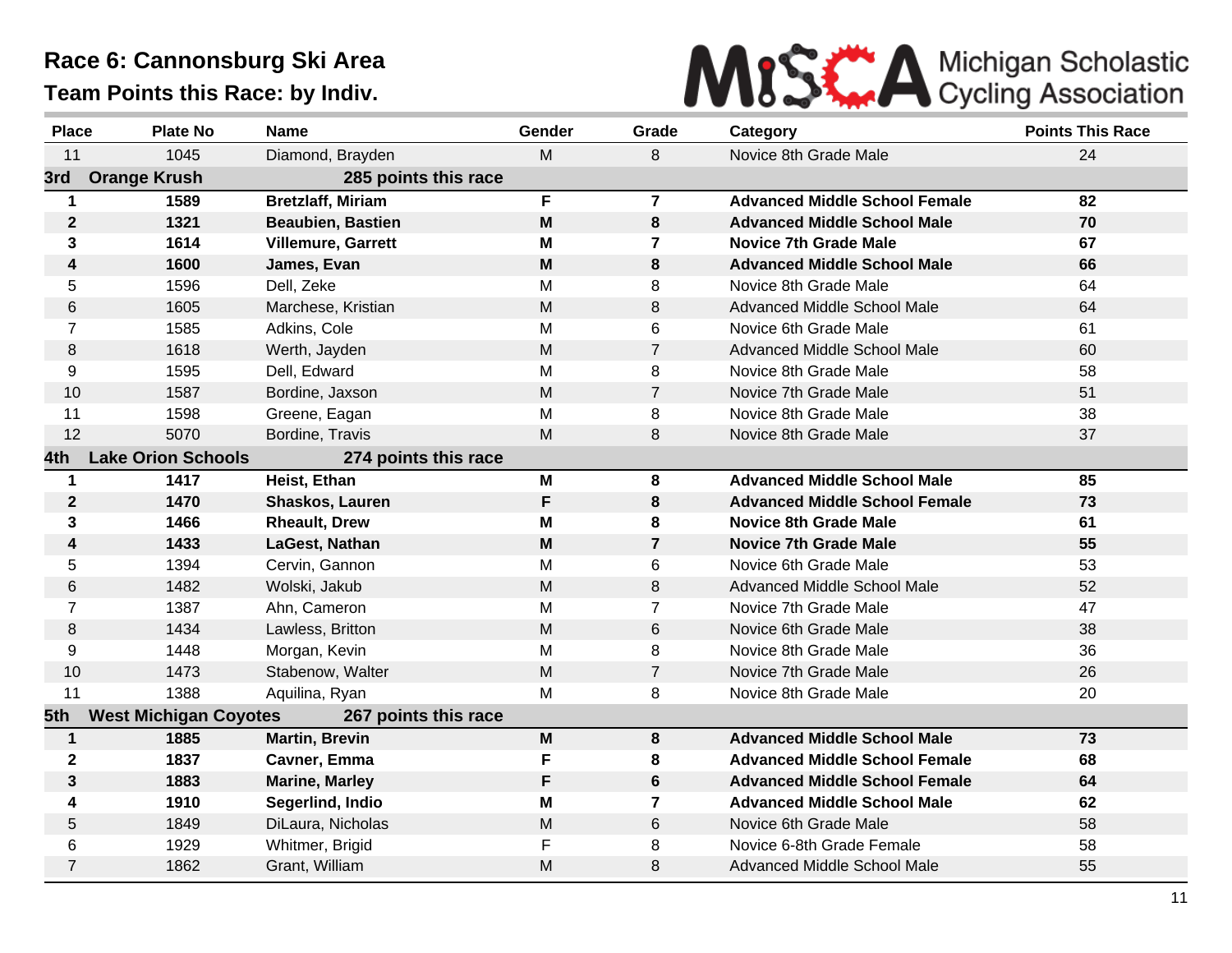

| <b>Place</b>                                                | <b>Plate No</b> | <b>Name</b>            | Gender      | Grade          | Category                         | <b>Points This Race</b> |  |
|-------------------------------------------------------------|-----------------|------------------------|-------------|----------------|----------------------------------|-------------------------|--|
| 8                                                           | 1925            | VerHage, Felix         | M           | 6              | Novice 6th Grade Male            | 55                      |  |
| 9                                                           | 1878            | Louisell, Grant        | M           | 8              | Advanced Middle School Male      | 50                      |  |
| 10                                                          | 1907            | Roberts, Easton        | M           | $\overline{7}$ | Novice 7th Grade Male            | 49                      |  |
| 11                                                          | 1928            | Wert, Henry            | ${\sf M}$   | 6              | Advanced Middle School Male      | 49                      |  |
| 12                                                          | 1875            | Leitow, Owen           | M           | 6              | Novice 6th Grade Male            | 41                      |  |
| 13                                                          | 1931            | Williams, Lucas        | M           | 8              | Novice 8th Grade Male            | 41                      |  |
| 14                                                          | 1857            | Fournier, Braedon      | M           | $\overline{7}$ | Novice 7th Grade Male            | 40                      |  |
| 15                                                          | 5006            | Remtema, Bram          | M           | $\overline{7}$ | Novice 7th Grade Male            | 39                      |  |
| 16                                                          | 1855            | Flanders, Jackson      | M           | 6              | Novice 6th Grade Male            | 37                      |  |
| 17                                                          | 1838            | Chastain, Ashton       | M           | 6              | Novice 6th Grade Male            | 36                      |  |
| 18                                                          | 1818            | Battjes, Baker         | M           | $\overline{7}$ | Novice 7th Grade Male            | 35                      |  |
| 19                                                          | 1909            | Scheuerle, Megan       | $\mathsf F$ | 8              | Novice 6-8th Grade Female        | 33                      |  |
| 20                                                          | 1915            | Todd, Landen           | M           | $\overline{7}$ | Novice 7th Grade Male            | 33                      |  |
| 21                                                          | 5050            | Boosamra, Ocean        | M           | 8              | Novice 8th Grade Male            | 28                      |  |
| 22                                                          | 1861            | Gjorgjievski, Niko     | М           | 8              | Novice 8th Grade Male            | 27                      |  |
| <b>Rochester Area (RARA)</b><br>265 points this race<br>6th |                 |                        |             |                |                                  |                         |  |
| $\mathbf 1$                                                 | 1674            | Mahoney, Gabriel       | M           | 6              | <b>Novice 6th Grade Male</b>     | 70                      |  |
| $\mathbf{2}$                                                | 1692            | Opfer, Katja           | F           | 8              | <b>Novice 6-8th Grade Female</b> | 70                      |  |
| $\mathbf{3}$                                                | 1715            | Smith, Logan           | M           | $\overline{7}$ | <b>Novice 7th Grade Male</b>     | 64                      |  |
| 4                                                           | 1738            | Williams, Aurora       | F           | 6              | <b>Novice 6-8th Grade Female</b> | 61                      |  |
| 5                                                           | 1632            | Carnwath, Caleb        | M           | $\overline{7}$ | Novice 7th Grade Male            | 58                      |  |
| 6                                                           | 1721            | Truelove III, Ralph    | M           | $\overline{7}$ | Novice 7th Grade Male            | 53                      |  |
| $\overline{7}$                                              | 1739            | Williams, Brayden      | M           | 8              | Novice 8th Grade Male            | 53                      |  |
| 8                                                           | 1705            | Rentrop, Lennox        | M           | 6              | Novice 6th Grade Male            | 51                      |  |
| $\boldsymbol{9}$                                            | 1683            | Morales-Zozaya, Gorka  | M           | $\overline{7}$ | Novice 8th Grade Male            | 49                      |  |
| 10                                                          | 1684            | Morales-Zozaya, Matteo | M           | 5              | Novice 6th Grade Male            | 45                      |  |
| 11                                                          | 1700            | Pugno-Mailey, Obadiah  | M           | $\overline{7}$ | Novice 7th Grade Male            | 45                      |  |
| 12                                                          | 1735            | Weaver, Annalyse       | $\mathsf F$ | 6              | Novice 6-8th Grade Female        | 43                      |  |
| 13                                                          | 1649            | Dossey, Victoria       | $\mathsf F$ | 6              | Novice 6-8th Grade Female        | 36                      |  |
| 14                                                          | 1623            | Barker, Owen           | M           | $\overline{7}$ | Novice 7th Grade Male            | 32                      |  |
| 15                                                          | 1686            | Muenk, Cullen          | M           | $\overline{7}$ | Novice 7th Grade Male            | 31                      |  |
| 16                                                          | 1662            | Kotenko, Kenneth       | M           | 8              | Novice 8th Grade Male            | 29                      |  |
| 17                                                          | 1706            | Rentrop, Luis          | M           | $\overline{7}$ | Novice 7th Grade Male            | 29                      |  |
| 18                                                          | 1627            | Beros, Carter          | M           | $\overline{7}$ | Novice 7th Grade Male            | 28                      |  |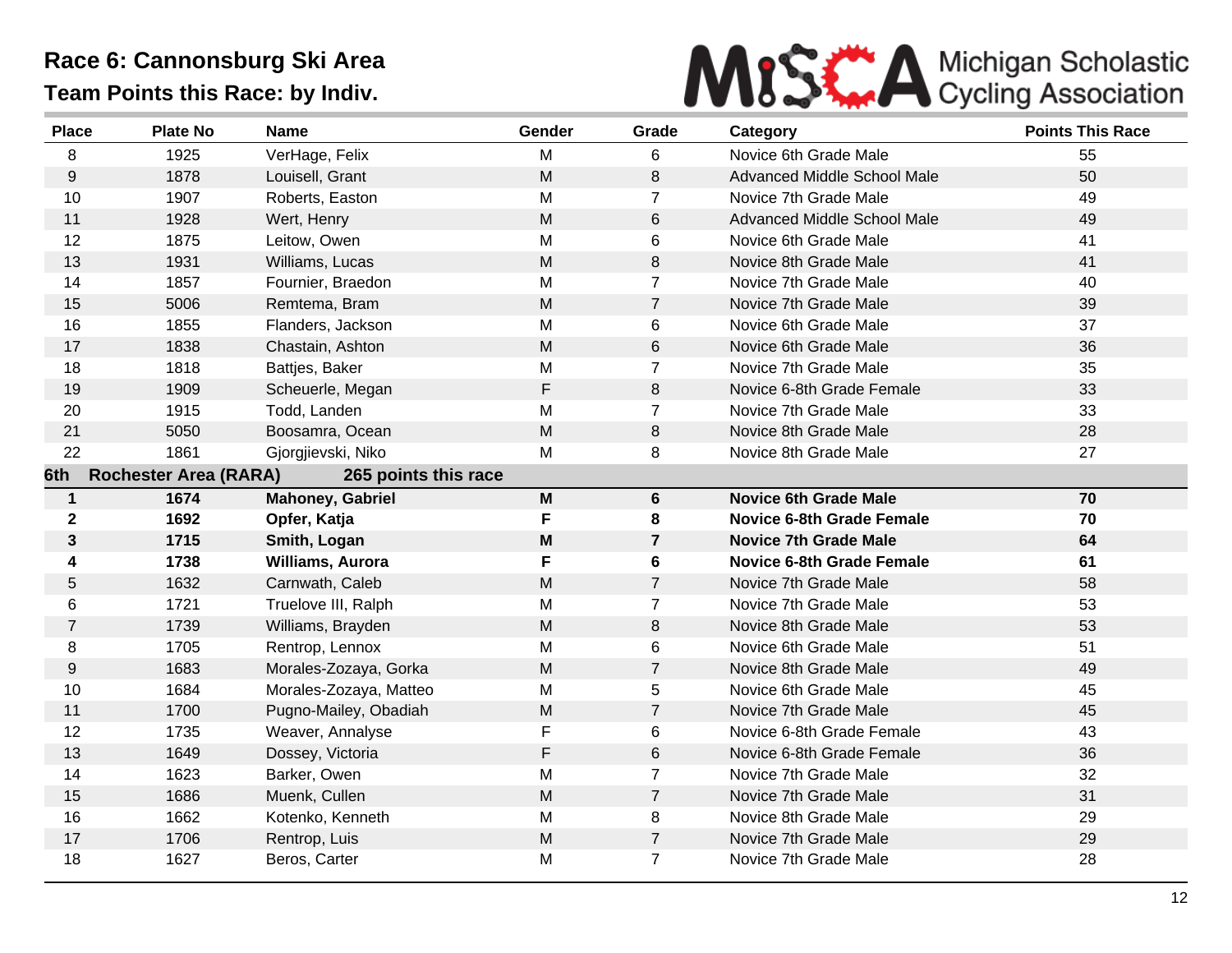

| <b>Place</b>     | <b>Plate No</b>                | <b>Name</b>          | Gender                                                                                | Grade          | Category                           | <b>Points This Race</b> |
|------------------|--------------------------------|----------------------|---------------------------------------------------------------------------------------|----------------|------------------------------------|-------------------------|
| 19               | 1737                           | Widlicka, Jonathan   | M                                                                                     | 8              | Novice 8th Grade Male              | 23                      |
| 7th              | <b>NE Indiana Trailblazers</b> | 216 points this race |                                                                                       |                |                                    |                         |
| $\mathbf 1$      | 1554                           | Cordes, Levi         | M                                                                                     | 6              | <b>Novice 6th Grade Male</b>       | 67                      |
| $\boldsymbol{2}$ | 1559                           | Joseph, Lilly        | $\mathsf{F}$                                                                          | 8              | <b>Novice 6-8th Grade Female</b>   | 53                      |
| $\mathbf{3}$     | 1553                           | Cella, Stefano       | M                                                                                     | 8              | <b>Advanced Middle School Male</b> | 51                      |
| 4                | 5027                           | Eicholtz, Kylie      | F                                                                                     | $\overline{7}$ | <b>Novice 6-8th Grade Female</b>   | 45                      |
| 5                | 5024                           | Wise, Benjamin       | M                                                                                     | $\overline{7}$ | Novice 7th Grade Male              | 43                      |
| 8th              | <b>Wheels In Motion</b>        | 212 points this race |                                                                                       |                |                                    |                         |
| $\mathbf{1}$     | 1935                           | <b>Beck, Henry</b>   | $\mathsf{M}% _{T}=\mathsf{M}_{T}\!\left( a,b\right) ,\ \mathsf{M}_{T}=\mathsf{M}_{T}$ | 8              | <b>Novice 8th Grade Male</b>       | 70                      |
| $\mathbf 2$      | 1947                           | Ellis, Henry         | M                                                                                     | 8              | <b>Novice 8th Grade Male</b>       | 55                      |
| $\mathbf{3}$     | 2001                           | Smith, Donald        | M                                                                                     | 6              | <b>Advanced Middle School Male</b> | 53                      |
| 4                | 1991                           | Picinotti, Van       | M                                                                                     | 8              | Novice 8th Grade Male              | 51                      |
| 5                | 1956                           | Helms, Hayden        | M                                                                                     | 8              | Novice 8th Grade Male              | 47                      |
| 6                | 1941                           | Bovee, Maya          | F                                                                                     | $\overline{7}$ | <b>Novice 6-8th Grade Female</b>   | 34                      |
| $\overline{7}$   | 2005                           | Whitacre, Kai        | M                                                                                     | 8              | Novice 8th Grade Male              | 32                      |
| 8                | 1981                           | Luke, Sylvia         | F                                                                                     | 8              | Novice 6-8th Grade Female          | 1                       |
|                  | <b>Brandon Youth MTB</b>       |                      |                                                                                       |                |                                    |                         |
| $\mathbf{1}$     | 1002                           | Brinker, Nathan      | M                                                                                     | $\overline{7}$ | Novice 7th Grade Male              | 41                      |
| $\overline{2}$   | 1015                           | Savoie, Ryan         | M                                                                                     | 6              | Novice 6th Grade Male              | 40                      |
| 3                | 1001                           | Blackmer, Colton     | M                                                                                     | $\overline{7}$ | Novice 7th Grade Male              | 38                      |
| 4                | 1006                           | Hylton, Jacob        | M                                                                                     | 8              | Novice 8th Grade Male              | 34                      |
| 5                | 1008                           | Janette, Connor      | M                                                                                     | 8              | Novice 8th Grade Male              | 25                      |
|                  | <b>Chelsea Youth MTB</b>       |                      |                                                                                       |                |                                    |                         |
| 1                | 1123                           | Anderson, Cash       | M                                                                                     | 8              | Novice 8th Grade Male              | 31                      |
| $\overline{2}$   | 1124                           | Berent, Samuel       | M                                                                                     | 8              | Novice 8th Grade Male              | 21                      |
| 3                | 1329                           | Cook, Aiden          | M                                                                                     | 8              | Novice 8th Grade Male              | 19                      |
|                  | <b>Heritage Jackrabbits</b>    |                      |                                                                                       |                |                                    |                         |
| $\mathbf{1}$     | 1145                           | Warner, Carson       | M                                                                                     | 8              | Novice 8th Grade Male              | 35                      |
|                  | Independent                    |                      |                                                                                       |                |                                    |                         |
| $\mathbf 1$      | 1320                           | Adamski, Kash        | M                                                                                     | $\overline{7}$ | Advanced Middle School Male        | 79                      |
| $\overline{2}$   | 1370                           | Schultz, Brianna     | F                                                                                     | 6              | Novice 6-8th Grade Female          | 64                      |
| 3                | 5040                           | Sikkema, Grayson     | M                                                                                     | $\overline{7}$ | Advanced Middle School Male        | 56                      |
| 4                | 1352                           | Korte, Jason         | M                                                                                     | 6              | Novice 6th Grade Male              | 49                      |
|                  |                                |                      |                                                                                       |                |                                    |                         |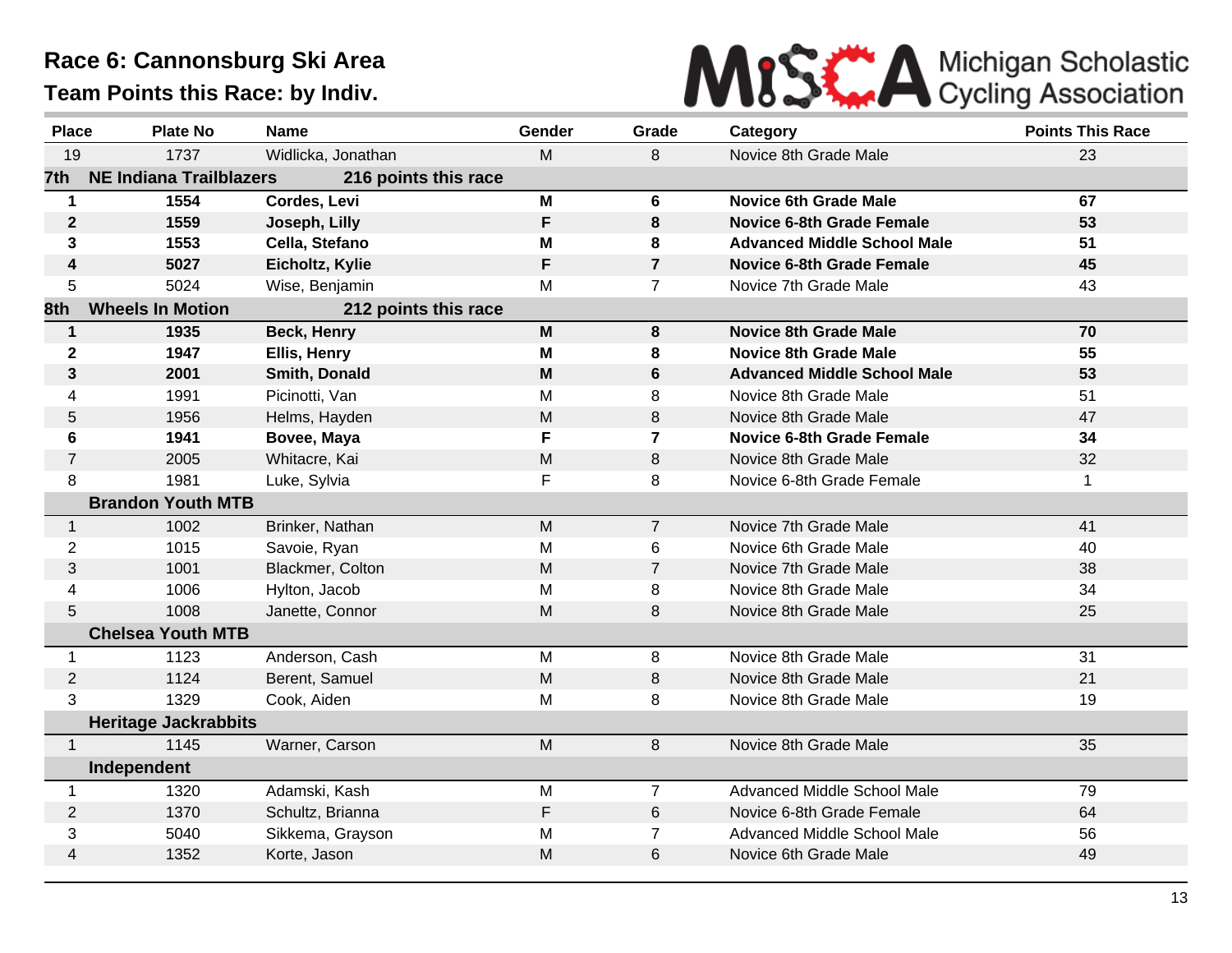

| <b>Place</b>   | <b>Plate No</b>               | Name               | Gender | Grade          | Category                    | <b>Points This Race</b> |
|----------------|-------------------------------|--------------------|--------|----------------|-----------------------------|-------------------------|
| 5              | 1331                          | Ellis, Sylvia      | F      | 7              | Novice 6-8th Grade Female   | 47                      |
| 6              | 1348                          | Hyde, Liam         | M      | 6              | Novice 6th Grade Male       | 47                      |
|                | 5083                          | Ruiter, Rex        | M      | 8              | Novice 8th Grade Male       | 40                      |
| 8              | 5051                          | Spahr, Rachel      | F      | 8              | Novice 6-8th Grade Female   | 35                      |
| 9              | 5012                          | Nelson, Bodie      | M      | 8              | Novice 8th Grade Male       | 30                      |
| 10             | 5071                          | Bricker, Jacob     | M      |                | Novice 7th Grade Male       | 27                      |
| 11             | 5080                          | Brunner, Samuel    | M      | 8              | Novice 8th Grade Male       | 22                      |
|                | <b>Midland MTB Crew</b>       |                    |        |                |                             |                         |
|                | 1503                          | Gessford, Logan    | M      | 7              | Novice 7th Grade Male       | 36                      |
|                | <b>Northville High School</b> |                    |        |                |                             |                         |
|                | 1573                          | Hentnik, Alexander | M      | 8              | Advanced Middle School Male | 76                      |
|                | <b>Rochester HS (United)</b>  |                    |        |                |                             |                         |
|                | 1752                          | Dagg, Samuel       | M      | 8              | Advanced Middle School Male | 68                      |
| $\overline{2}$ | 1762                          | Hawes, Benjamin    | M      | 8              | Advanced Middle School Male | 54                      |
| 3              | 1740                          | Blair, Maya        | F      | $\overline{7}$ | Novice 6-8th Grade Female   | 37                      |
|                | <b>South Lyon Youth MTB</b>   |                    |        |                |                             |                         |
|                | 1808                          | Martz, Aiden       | M      | 6              | Novice 6th Grade Male       | 39                      |
|                | 1809                          | Martz, Ella        | F      | 6              | Novice 6-8th Grade Female   | 32                      |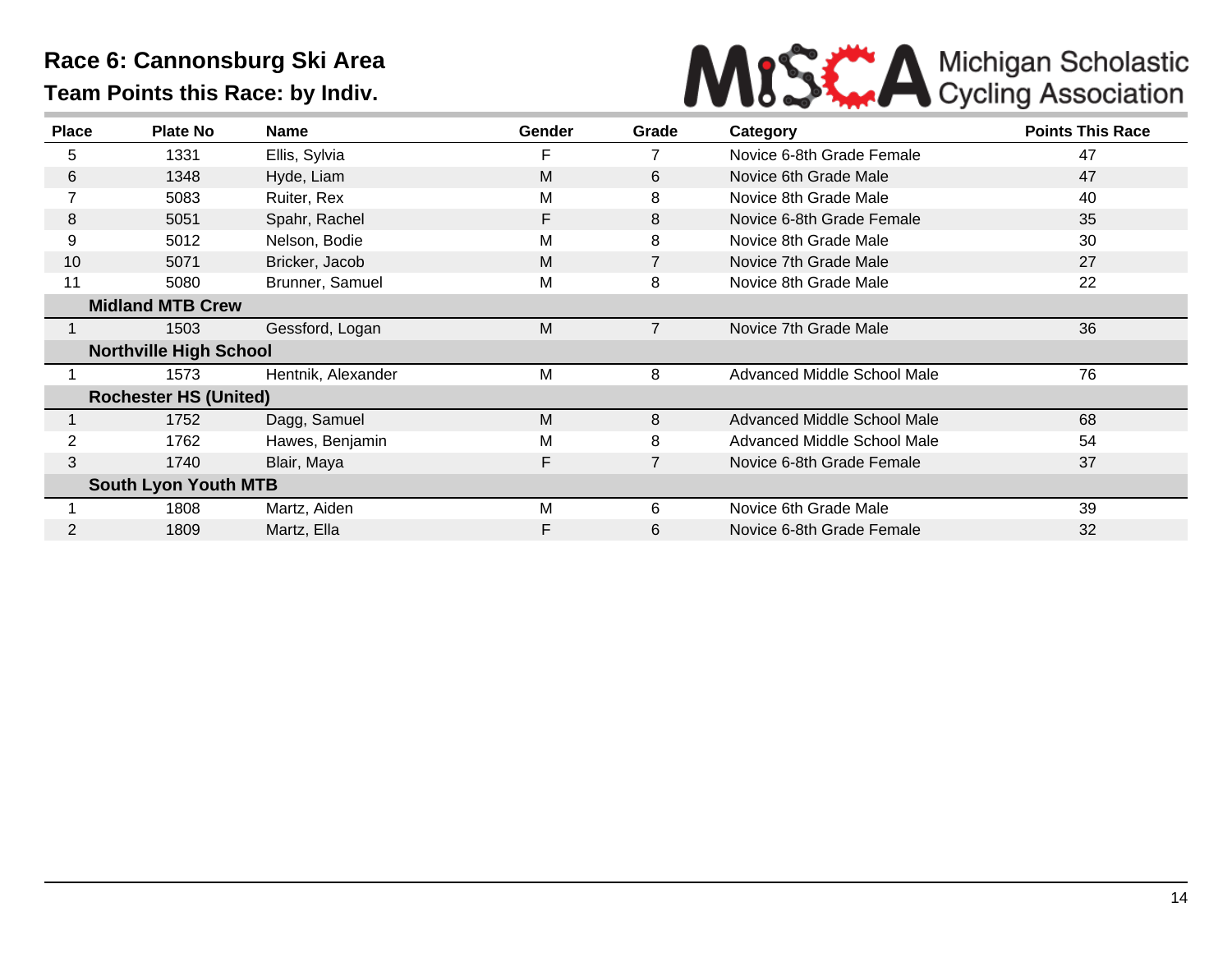

| <b>Place</b>   | <b>Plate No</b>                    | <b>Name</b>          | Gender    | Grade                   | Category                          | <b>Points This Race</b> |  |  |  |
|----------------|------------------------------------|----------------------|-----------|-------------------------|-----------------------------------|-------------------------|--|--|--|
|                | <b>Elementary School Composite</b> |                      |           |                         |                                   |                         |  |  |  |
| 1st            | <b>West Michigan Coyotes</b>       | 251 points this race |           |                         |                                   |                         |  |  |  |
| $\mathbf 1$    | 1848                               | DeWall, Luke         | M         | $5\phantom{.0}$         | <b>Advanced Elementary Male</b>   | 70                      |  |  |  |
| $\mathbf{2}$   | 1851                               | Drajka, Reese        | F         | $\overline{\mathbf{4}}$ | <b>Advanced Elementary Female</b> | 61                      |  |  |  |
| $\mathbf{3}$   | 1839                               | Cherney, Hazel       | F         | 5                       | <b>Upper Elementary Female</b>    | 60                      |  |  |  |
| 4              | 1868                               | Hubbard, Tristan     | M         | $5\phantom{.0}$         | <b>Upper Elementary Male</b>      | 60                      |  |  |  |
| 5              | 1819                               | Battjes, Matia       | F         | 5                       | <b>Advanced Elementary Female</b> | 58                      |  |  |  |
| 6              | 1842                               | Darnell, Landree     | F         | $\overline{4}$          | <b>Upper Elementary Female</b>    | 57                      |  |  |  |
| $\overline{7}$ | 1926                               | Weaver, Samantha     | F         | 4                       | <b>Upper Elementary Female</b>    | 54                      |  |  |  |
| 8              | 1867                               | Hubbard, Laila       | F         | $\overline{4}$          | <b>Upper Elementary Female</b>    | 51                      |  |  |  |
| 9              | 1870                               | Hughes, William      | M         | 5                       | <b>Advanced Elementary Male</b>   | 51                      |  |  |  |
| 10             | 1847                               | DeWall, Grant        | M         | 3                       | Lower Elementary Male             | 50                      |  |  |  |
| 11             | 1884                               | Martin, Ava          | F         | 5                       | <b>Upper Elementary Female</b>    | 48                      |  |  |  |
| 12             | 1836                               | Carpenter, Kellen    | ${\sf M}$ | $\mathfrak{S}$          | <b>Advanced Elementary Male</b>   | 45                      |  |  |  |
| 13             | 1853                               | Eves, Owen           | M         | 3                       | <b>Lower Elementary Male</b>      | 38                      |  |  |  |
| 14             | 1905                               | Post, Caleb          | M         | 5                       | <b>Upper Elementary Male</b>      | 31                      |  |  |  |
| 15             | 1908                               | Roberts, Harper      | F         | 4                       | <b>Upper Elementary Female</b>    | 31                      |  |  |  |
| 16             | 1821                               | Beeck, Elin          | F         | 5                       | <b>Upper Elementary Female</b>    | 30                      |  |  |  |
| 17             | 1860                               | Galvez, Jose-Maria   | M         | 4                       | <b>Upper Elementary Male</b>      | 29                      |  |  |  |
| 18             | 1869                               | Hughes, Erin         | F         | 5                       | <b>Upper Elementary Female</b>    | 29                      |  |  |  |
| 19             | 1874                               | Leitow, Olivia       | F         | 4                       | <b>Upper Elementary Female</b>    | 26                      |  |  |  |
| 20             | 1888                               | McLouth, Sacora      | F         | $\overline{2}$          | <b>Lower Elementary Female</b>    | 23                      |  |  |  |
| 21             | 1826                               | Boer, Jakob          | M         | 4                       | <b>Upper Elementary Male</b>      | 21                      |  |  |  |
| 22             | 1833                               | Broughton, James     | M         | $\overline{2}$          | Lower Elementary Male             | 21                      |  |  |  |
| 23             | 1844                               | Deras, Jordan        | M         | 3                       | Lower Elementary Male             | 20                      |  |  |  |
| 24             | 1896                               | OByrne, Finn         | M         | 3                       | Lower Elementary Male             | 15                      |  |  |  |
| 25             | 1873                               | Leitow, Evan         | M         | $\overline{2}$          | Lower Elementary Male             | 10                      |  |  |  |
| 26             | 1835                               | Bumstead, Griffin    | ${\sf M}$ | $\overline{2}$          | Lower Elementary Male             | 8                       |  |  |  |
| 27             | 1924                               | VerHage, Archer      | M         | 5                       | <b>Upper Elementary Male</b>      | 8                       |  |  |  |
| 28             | 1917                               | Tyron, Finneas       | M         | 3                       | Lower Elementary Male             | $\overline{7}$          |  |  |  |
| 29             | 1845                               | Dew, Jensen          | M         | 4                       | <b>Upper Elementary Male</b>      | 4                       |  |  |  |
| 30             | 1823                               | Blaszczyk, Adreian   | M         | 3                       | Lower Elementary Male             | $\sqrt{3}$              |  |  |  |
| 31             | 1840                               | Cherney, James       | M         | $\overline{2}$          | Lower Elementary Male             | 1                       |  |  |  |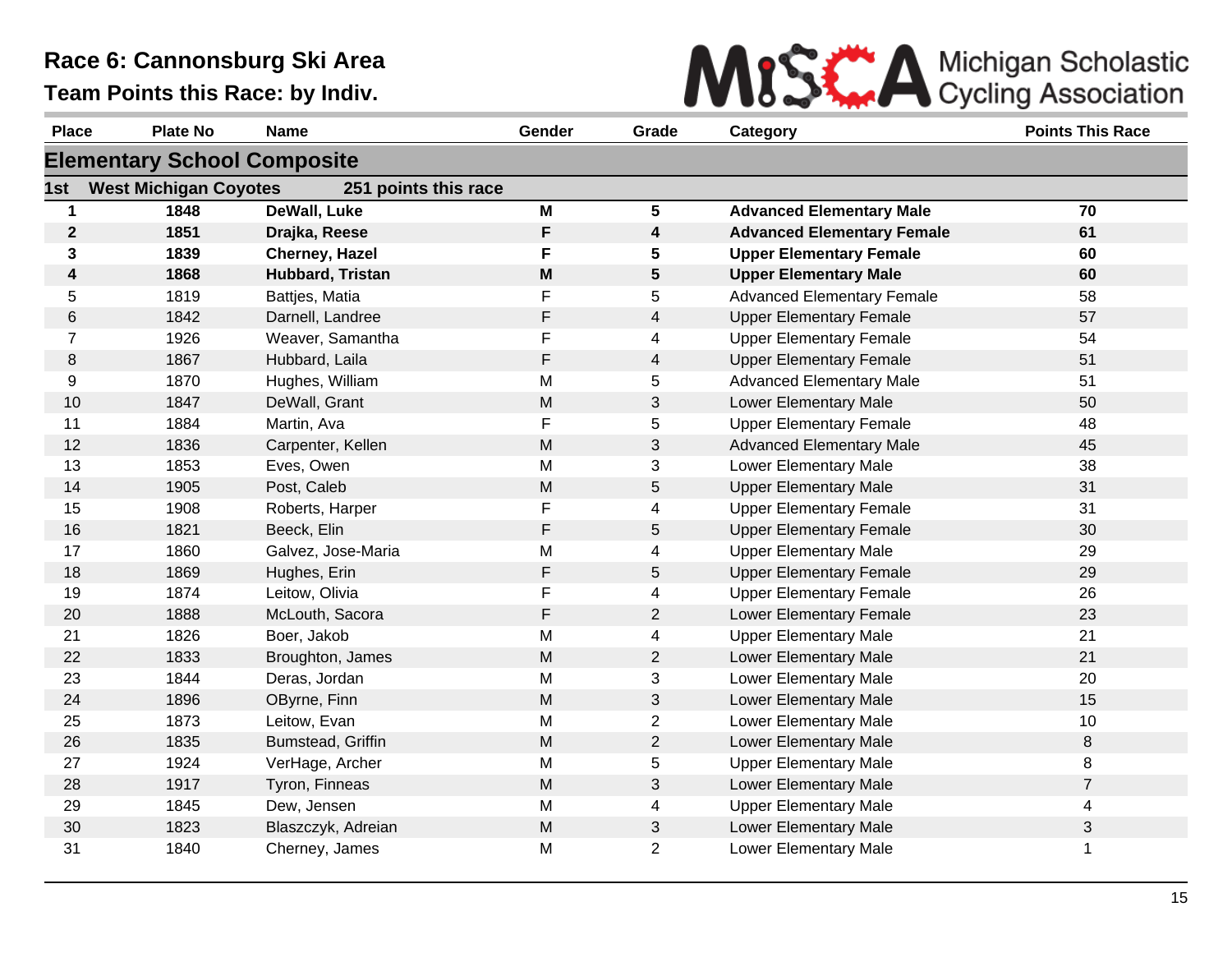

| <b>Place</b>   | <b>Plate No</b>            | <b>Name</b>            | Gender      | Grade                   | Category                          | <b>Points This Race</b> |
|----------------|----------------------------|------------------------|-------------|-------------------------|-----------------------------------|-------------------------|
| 32             | 1854                       | Flanders, Henry        | M           | $\overline{4}$          | <b>Upper Elementary Male</b>      | 1                       |
| 33             | 1876                       | Lilly, Isaac           | M           | 3                       | Lower Elementary Male             | 1                       |
| 2nd            | <b>Huron Valley United</b> | 240 points this race   |             |                         |                                   |                         |
| $\mathbf 1$    | 1189                       | Crane, Joanie          | F           | $\overline{\mathbf{4}}$ | <b>Advanced Elementary Female</b> | 64                      |
| $\mathbf{2}$   | 1230                       | Kollien, Sawyer        | M           | $\mathbf{2}$            | <b>Advanced Elementary Male</b>   | 64                      |
| $\mathbf{3}$   | 1208                       | Hill, Ryan             | M           | 4                       | <b>Upper Elementary Male</b>      | 57                      |
| 4              | 1151                       | <b>Bishop, Sabine</b>  | F           | 4                       | <b>Advanced Elementary Female</b> | 55                      |
| 5              | 1167                       | Brzuchanski, Jane      | $\mathsf F$ | 4                       | <b>Advanced Elementary Female</b> | 53                      |
| 6              | 1305                       | Vogel, Emerson         | F           | 3                       | <b>Lower Elementary Female</b>    | 50                      |
| $\overline{7}$ | 1245                       | Mallory, Griffin       | M           | $\overline{4}$          | <b>Upper Elementary Male</b>      | 48                      |
| 8              | 1158                       | Boesch, Lilah          | F           | 5                       | <b>Upper Elementary Female</b>    | 41                      |
| 9              | 1187                       | Colegrove, Khloe       | F           | 3                       | <b>Lower Elementary Female</b>    | 41                      |
| 10             | 1193                       | Dobrin, Vivian         | F           | $\overline{2}$          | <b>Lower Elementary Female</b>    | 38                      |
| 11             | 1150                       | Beer, Brooke           | F           | 5                       | <b>Upper Elementary Female</b>    | 37                      |
| 12             | 1209                       | Hlahla, Matthieu       | M           | 5                       | <b>Upper Elementary Male</b>      | 37                      |
| 13             | 1202                       | Hartman, Josie         | F           | 3                       | Lower Elementary Female           | 35                      |
| 14             | 1233                       | Kowalski, Grady        | M           | 4                       | <b>Upper Elementary Male</b>      | 35                      |
| 15             | 1258                       | Murphy, Travis         | M           | 5                       | <b>Upper Elementary Male</b>      | 33                      |
| 16             | 1241                       | Luttenbacher, Madelyn  | F           | 3                       | <b>Lower Elementary Female</b>    | 31                      |
| 17             | 1156                       | Blazic, Ava            | F           | 3                       | Lower Elementary Female           | 27                      |
| 18             | 1152                       | Bishop, Torsten        | M           | $\mathbf{1}$            | Lower Elementary Male             | 25                      |
| 19             | 1254                       | Miller, Blake          | M           | 4                       | <b>Upper Elementary Male</b>      | 25                      |
| 20             | 1298                       | Tidbury, Owen          | M           | 4                       | <b>Upper Elementary Male</b>      | 20                      |
| 21             | 1256                       | Moore, Thomas          | ${\sf M}$   | $\overline{c}$          | Lower Elementary Male             | 19                      |
| 22             | 1207                       | Heusted, Isla          | F           | $\overline{c}$          | Lower Elementary Female           | 18                      |
| 23             | 1270                       | Poelke, Wyatt          | M           | 4                       | <b>Upper Elementary Male</b>      | 16                      |
| 24             | 1192                       | Dobrin, Everett        | M           | $\mathbf{1}$            | Lower Elementary Male             | 14                      |
| 25             | 1164                       | Brennan, Levi          | ${\sf M}$   | 4                       | <b>Upper Elementary Male</b>      | 13                      |
| 26             | 1178                       | Carnaghi, Noah         | M           | 3                       | Lower Elementary Male             | 12                      |
| 27             | 1250                       | McFall, Nate           | ${\sf M}$   | $\overline{4}$          | <b>Upper Elementary Male</b>      | 11                      |
| 28             | 1267                       | Palumbo, Frank         | M           | 4                       | <b>Upper Elementary Male</b>      | 6                       |
| 3rd            | <b>Lake Orion Schools</b>  | 226 points this race   |             |                         |                                   |                         |
| $\mathbf{1}$   | 1390                       | <b>Babichev, Artem</b> | M           | 5                       | <b>Advanced Elementary Male</b>   | 67                      |
| $\mathbf{2}$   | 1418                       | Heist, Sylvie          | F           | 3                       | <b>Advanced Elementary Female</b> | 67                      |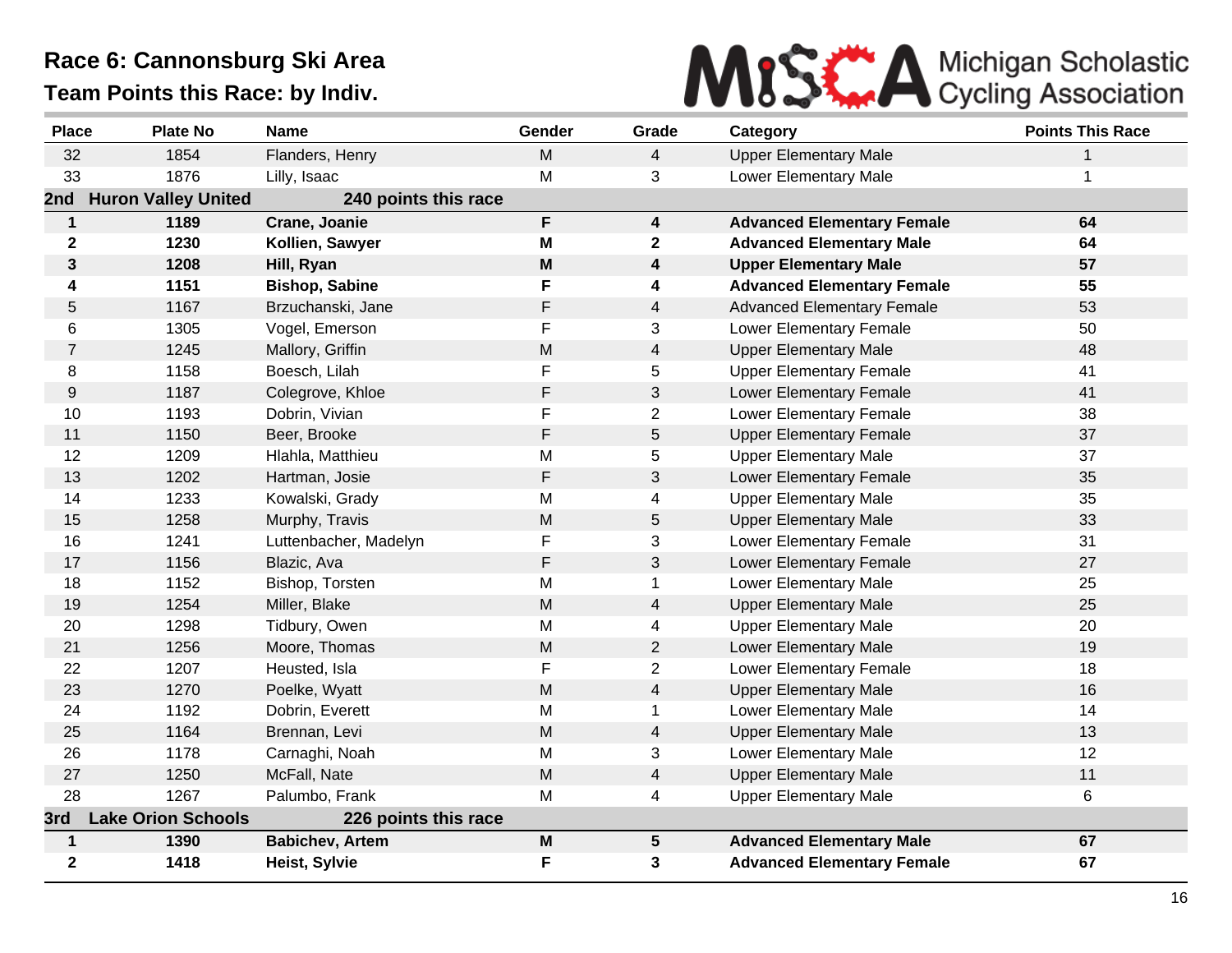

| <b>Place</b>   | <b>Plate No</b>              | <b>Name</b>           | Gender                    | Grade          | Category                        | <b>Points This Race</b> |
|----------------|------------------------------|-----------------------|---------------------------|----------------|---------------------------------|-------------------------|
| $\mathbf{3}$   | 1391                         | Babicheva, Julia      | F                         | $\mathbf{2}$   | <b>Lower Elementary Female</b>  | 47                      |
| 4              | 1449                         | Morgan, Mark          | M                         | 5              | <b>Upper Elementary Male</b>    | 45                      |
| 5              | 1484                         | Zoschnick, Amelia     | F                         | $\overline{2}$ | <b>Lower Elementary Female</b>  | 44                      |
| 6              | 1468                         | Ruple, Isaac          | M                         | 3              | <b>Advanced Elementary Male</b> | 43                      |
| $\overline{7}$ | 1439                         | Lucia, Landon         | M                         | 5              | <b>Advanced Elementary Male</b> | 41                      |
| 8              | 1420                         | Hill, Gavin           | M                         | 5              | <b>Upper Elementary Male</b>    | 39                      |
| 9              | 1437                         | Lidgey, Ryan          | ${\sf M}$                 | $\overline{2}$ | Lower Elementary Male           | 35                      |
| 10             | 1440                         | Lucia, Rileigh        | F                         | $\mathbf 1$    | Lower Elementary Female         | 33                      |
| 11             | 1438                         | Lucia, Adelyn         | F                         | $\mathbf{1}$   | <b>Lower Elementary Female</b>  | 29                      |
| 12             | 1410                         | Francese, Marla       | F                         | 3              | Lower Elementary Female         | 25                      |
| 13             | 1477                         | Trudeau, Jacob        | M                         | 5              | <b>Upper Elementary Male</b>    | 22                      |
| 14             | 1431                         | LaGest, Avery         | F                         | $\mathbf 1$    | Lower Elementary Female         | 21                      |
| 15             | 1463                         | Pitcock, Kayley       | F                         | 0              | Lower Elementary Female         | 19                      |
| 16             | 1412                         | Gaylord, Eleanor      | F                         | $\overline{2}$ | Lower Elementary Female         | 17                      |
| 17             | 1469                         | Schultz, Ariana       | F                         | $\mathbf{1}$   | Lower Elementary Female         | 16                      |
| 18             | 1453                         | Munk, Carson          | M                         | 5              | <b>Upper Elementary Male</b>    | 5                       |
| 19             | 1411                         | Garrard, Preston      | M                         | 4              | <b>Upper Elementary Male</b>    | 1                       |
| 20             | 1452                         | Munk, Benjamin        | M                         | 3              | Lower Elementary Male           | $\mathbf 1$             |
| 21             | 1457                         | Nye, Wesley           | M                         | $\mathbf{1}$   | Lower Elementary Male           | $\mathbf{1}$            |
| 22             | 1464                         | Posler, Theodore      | M                         | 0              | Lower Elementary Male           | $\mathbf 1$             |
| 4th            | <b>Rochester Area (RARA)</b> | 208 points this race  |                           |                |                                 |                         |
| $\mathbf 1$    | 1697                         | Pokowski, Tyler       | $\boldsymbol{\mathsf{M}}$ | 4              | <b>Advanced Elementary Male</b> | 58                      |
| $\mathbf 2$    | 1633                         | Carnwath, Logan       | Μ                         | 5              | <b>Upper Elementary Male</b>    | 54                      |
| $\mathbf{3}$   | 1641                         | D'Anna, Francesco     | M                         | 4              | <b>Upper Elementary Male</b>    | 51                      |
| 4              | 1631                         | Carnwath, Austin      | M                         | 3              | Lower Elementary Male           | 47                      |
| 5              | 1665                         | Krasnov, Daniel       | M                         | 4              | <b>Advanced Elementary Male</b> | 47                      |
| 6              | 1670                         | Learman, Cecilia      | F                         | 5              | <b>Upper Elementary Female</b>  | 45                      |
| $\overline{7}$ | 1676                         | Malone, Alexander     | ${\sf M}$                 | 3              | Lower Elementary Male           | 44                      |
| 8              | 1691                         | Opfer, Elsa           | F                         | 4              | <b>Upper Elementary Female</b>  | 43                      |
| 9              | 1682                         | Morales-Zozaya, Dante | M                         | 3              | Lower Elementary Male           | 41                      |
| 10             | 1723                         | Uh, Joshua            | M                         | $\overline{c}$ | Lower Elementary Male           | 33                      |
| 11             | 1634                         | Catalano, Dean        | M                         | $\overline{4}$ | <b>Upper Elementary Male</b>    | 30                      |
| 12             | 1624                         | Basile, Emma          | F                         | 4              | <b>Upper Elementary Female</b>  | 28                      |
| 13             | 1643                         | Debiaggi, Luca        | M                         | 4              | <b>Upper Elementary Male</b>    | 23                      |
|                |                              |                       |                           |                |                                 |                         |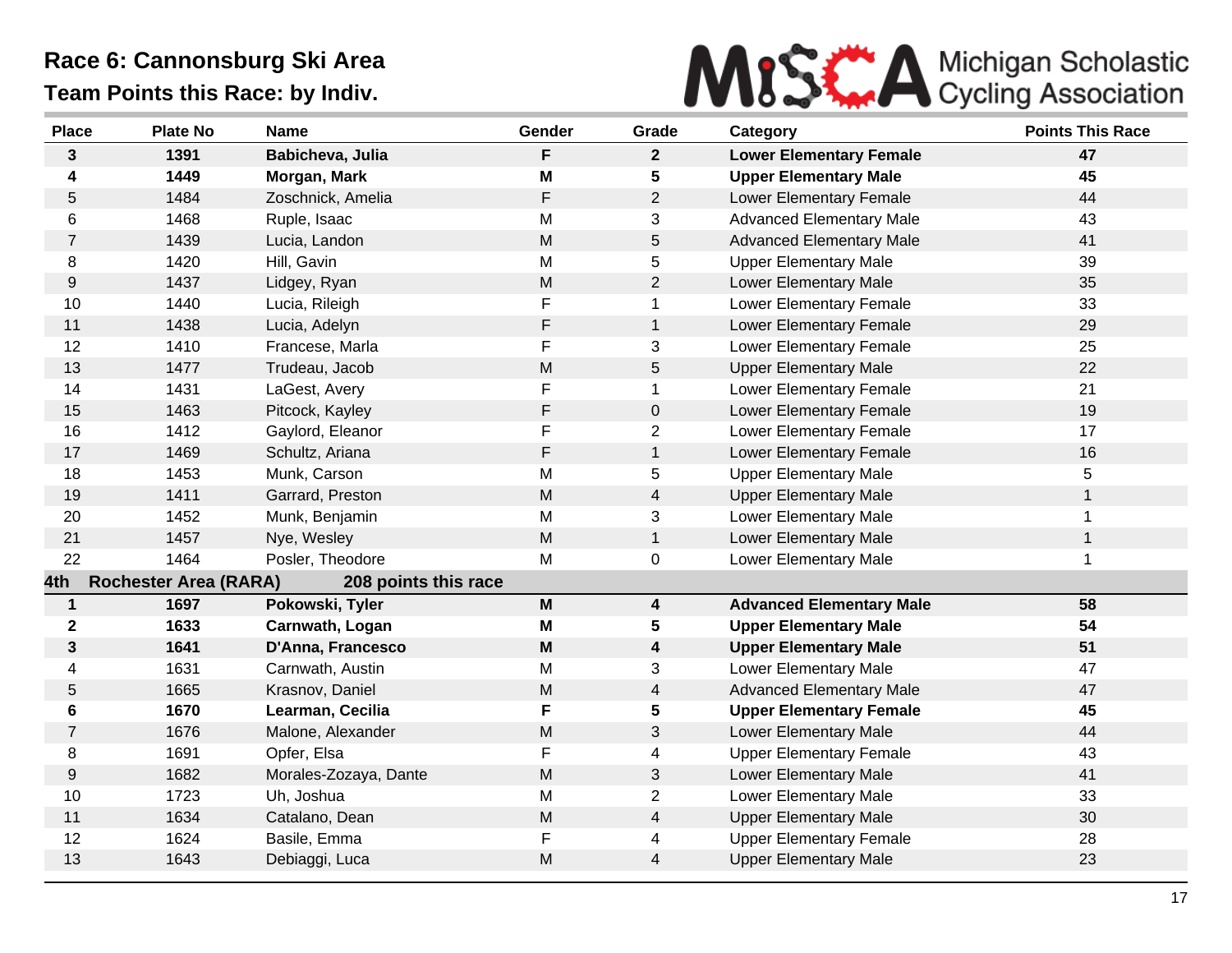

| <b>Place</b>            | <b>Plate No</b>              | <b>Name</b>            | Gender                                                                                | Grade                   | Category                          | <b>Points This Race</b> |
|-------------------------|------------------------------|------------------------|---------------------------------------------------------------------------------------|-------------------------|-----------------------------------|-------------------------|
| 14                      | 1688                         | Neubauer, Nickolas     | M                                                                                     | 4                       | <b>Upper Elementary Male</b>      | 18                      |
| 15                      | 1696                         | Pokowski, Aiden        | M                                                                                     | $\overline{2}$          | Lower Elementary Male             | 18                      |
| 16                      | 1642                         | D'Anna, Marcello       | M                                                                                     | $\overline{2}$          | Lower Elementary Male             | 16                      |
| 17                      | 1626                         | Bedia, Nicolas         | M                                                                                     | 3                       | Lower Elementary Male             | 13                      |
| 18                      | 1726                         | Veda, Gavin            | M                                                                                     | 3                       | Lower Elementary Male             | 11                      |
| 19                      | 1656                         | Harper, Logan          | M                                                                                     | $\overline{2}$          | Lower Elementary Male             | 9                       |
| 20                      | 1722                         | Uh, Henry              | M                                                                                     | 0                       | Lower Elementary Male             | 6                       |
| 21                      | 1648                         | Dossey, Avery          | M                                                                                     | $\mathbf{1}$            | Lower Elementary Male             | 5                       |
| 22                      | 1625                         | Bedia, Luca            | M                                                                                     | 4                       | <b>Upper Elementary Male</b>      | 1                       |
| 23                      | 1725                         | Veda, Callum           | M                                                                                     | $\pmb{0}$               | Lower Elementary Male             | 1                       |
| 5th                     | <b>Brighton Area Schools</b> | 163 points this race   |                                                                                       |                         |                                   |                         |
| $\mathbf 1$             | 1094                         | Pobocik, Olivia        | F                                                                                     | $5\phantom{.0}$         | <b>Advanced Elementary Female</b> | 70                      |
| $\boldsymbol{2}$        | 1078                         | Lutz, Ainsley          | F                                                                                     | $5\phantom{.0}$         | <b>Upper Elementary Female</b>    | 35                      |
| 3                       | 1026                         | <b>Beck, Elias</b>     | M                                                                                     | $\mathbf{3}$            | <b>Lower Elementary Male</b>      | 31                      |
| $\boldsymbol{4}$        | 1084                         | <b>McFall, Matthew</b> | M                                                                                     | $5\phantom{.0}$         | <b>Upper Elementary Male</b>      | 27                      |
| 5                       | 1059                         | Haberkorn, Beckham     | M                                                                                     | $\mathbf 1$             | Lower Elementary Male             | 23                      |
| 6                       | 1083                         | McFall, Joshua         | M                                                                                     | $\overline{4}$          | <b>Upper Elementary Male</b>      | 12                      |
| 6th                     | <b>Orange Krush</b>          | 156 points this race   |                                                                                       |                         |                                   |                         |
| $\mathbf 1$             | 1619                         | Yessian, Grant         | M                                                                                     | 5                       | <b>Advanced Elementary Male</b>   | 55                      |
| $\boldsymbol{2}$        | 1601                         | Keyes, James           | $\mathsf{M}% _{T}=\mathsf{M}_{T}\!\left( a,b\right) ,\ \mathsf{M}_{T}=\mathsf{M}_{T}$ | $\overline{\mathbf{4}}$ | <b>Advanced Elementary Male</b>   | 49                      |
| 3                       | 1604                         | Manchel, Lucy          | F                                                                                     | 4                       | <b>Upper Elementary Female</b>    | 27                      |
| $\overline{\mathbf{4}}$ | 1617                         | <b>Weaver, Molly</b>   | F                                                                                     | $\boldsymbol{4}$        | <b>Upper Elementary Female</b>    | 25                      |
| 5                       | 1616                         | Weaver, James          | M                                                                                     | 5                       | <b>Upper Elementary Male</b>      | $\overline{2}$          |
| 6                       | 1586                         | Baines, Thomas         | M                                                                                     | $\overline{2}$          | Lower Elementary Male             | $\mathbf{1}$            |
| 7th                     | <b>Wheels In Motion</b>      | 134 points this race   |                                                                                       |                         |                                   |                         |
| 1                       | 1970                         | Kline, Dallin          | M                                                                                     | $\overline{\mathbf{5}}$ | <b>Upper Elementary Male</b>      | 41                      |
| $\mathbf{2}$            | 1943                         | <b>Burton, Brayden</b> | M                                                                                     | $5\phantom{.0}$         | <b>Advanced Elementary Male</b>   | 40                      |
| 3                       | 1969                         | Kennedy, Ronan         | M                                                                                     | $\mathbf{2}$            | <b>Lower Elementary Male</b>      | 29                      |
| $\overline{4}$          | 1949                         | Goeglein, Graham       | ${\sf M}$                                                                             | 3                       | <b>Upper Elementary Male</b>      | 26                      |
| 5                       | 1953                         | Hale, Owen             | M                                                                                     | 4                       | <b>Upper Elementary Male</b>      | 24                      |
| 6                       | 1993                         | Reyes, Amanda          | F                                                                                     | 4                       | <b>Upper Elementary Female</b>    | 24                      |
| $\overline{7}$          | 1804                         | Brauner, Olivia        | F                                                                                     | 3                       | Lower Elementary Female           | 20                      |
| 8                       | 1959                         | Hoag, Greyson          | M                                                                                     | 4                       | <b>Upper Elementary Male</b>      | 3                       |
| 9                       | 1945                         | Coryell, Liam          | M                                                                                     | $\mathbf 0$             | Lower Elementary Male             | 1                       |